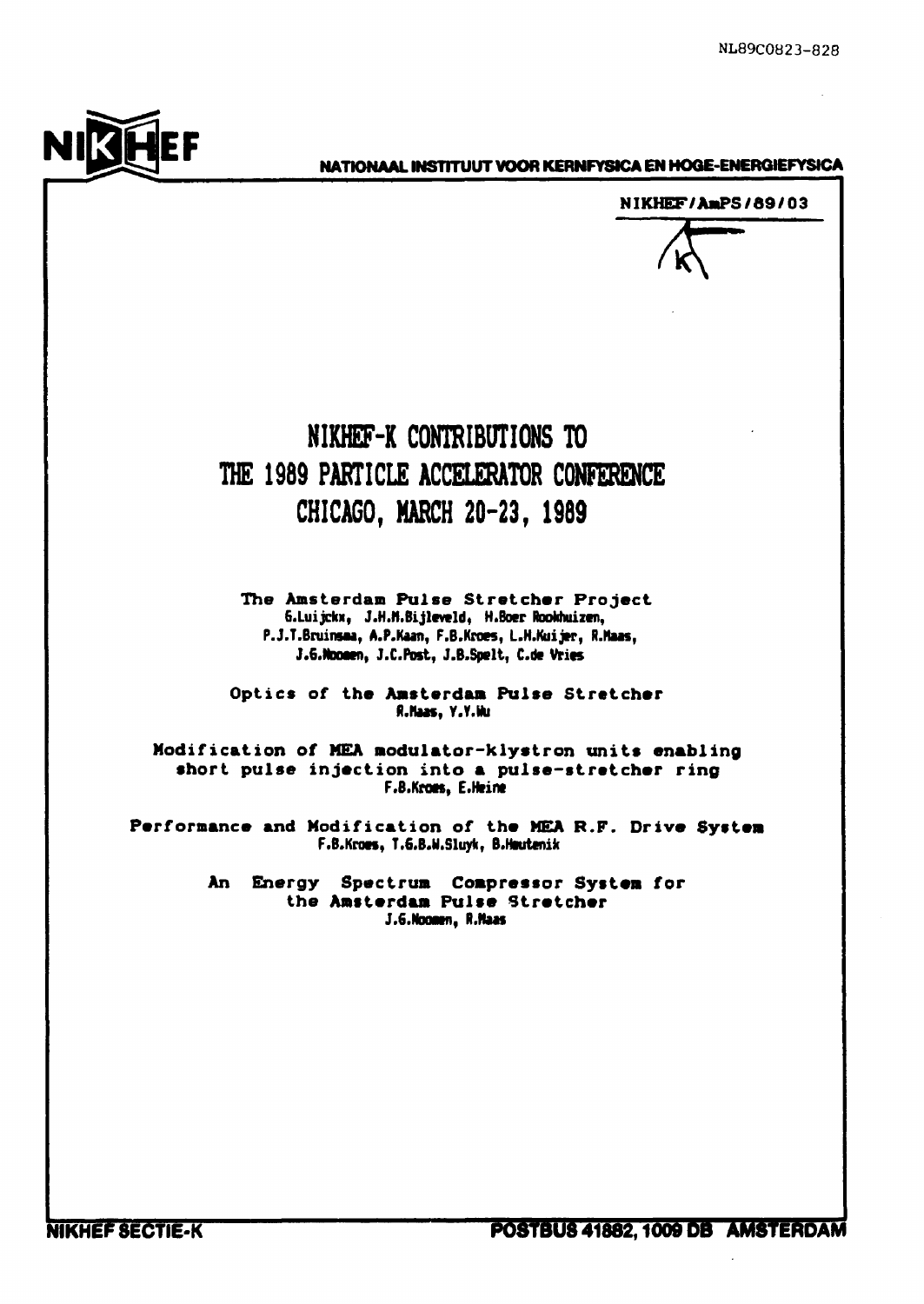

**NICEF NATIONAAL INSTITUUT VOOR KERNFYSICA EN HOGE-ENERGIEFYSICA** 

**NIKHEF AmPS / 89 / 03** RIKHEF - K - Amps -- 89 -03 **NIKHEF-K CONTRIBUTIONS TO THE 198 9 PARTICLE ACCELERATOR CONFERENCE CHICAGO, MARCH 20-23 , 19S9 The Amsterdam Pulse Stretcher Project 6.Luijckx, J.H.n.Bijleveld, H.Boer RooWuiien, P.J.T.Bruinsta, A.P.Kaa», F.B.Kraes, L.H.Kuijer, R.Haas,**  J.6.Noomen, J.C.Post, J.B.Spelt, C.de Vries Optics of the Amsterdam Pulse Stretcher **R.Haas, Y.Y.KI Modification of MEA modulator-klystron units enabling short pulse injection into a pulse-stretcher ring FtBiKrotSf EiHeine**  Performance and Modification of the MEA R.F. Drive System F.B.Kroes, T.G.B.H.Sluyk, B.Heutenik **An Energy Spectrum Compressor System for the Amsterdam Pulse Stretcher**  J.6.Noonen, R.Maas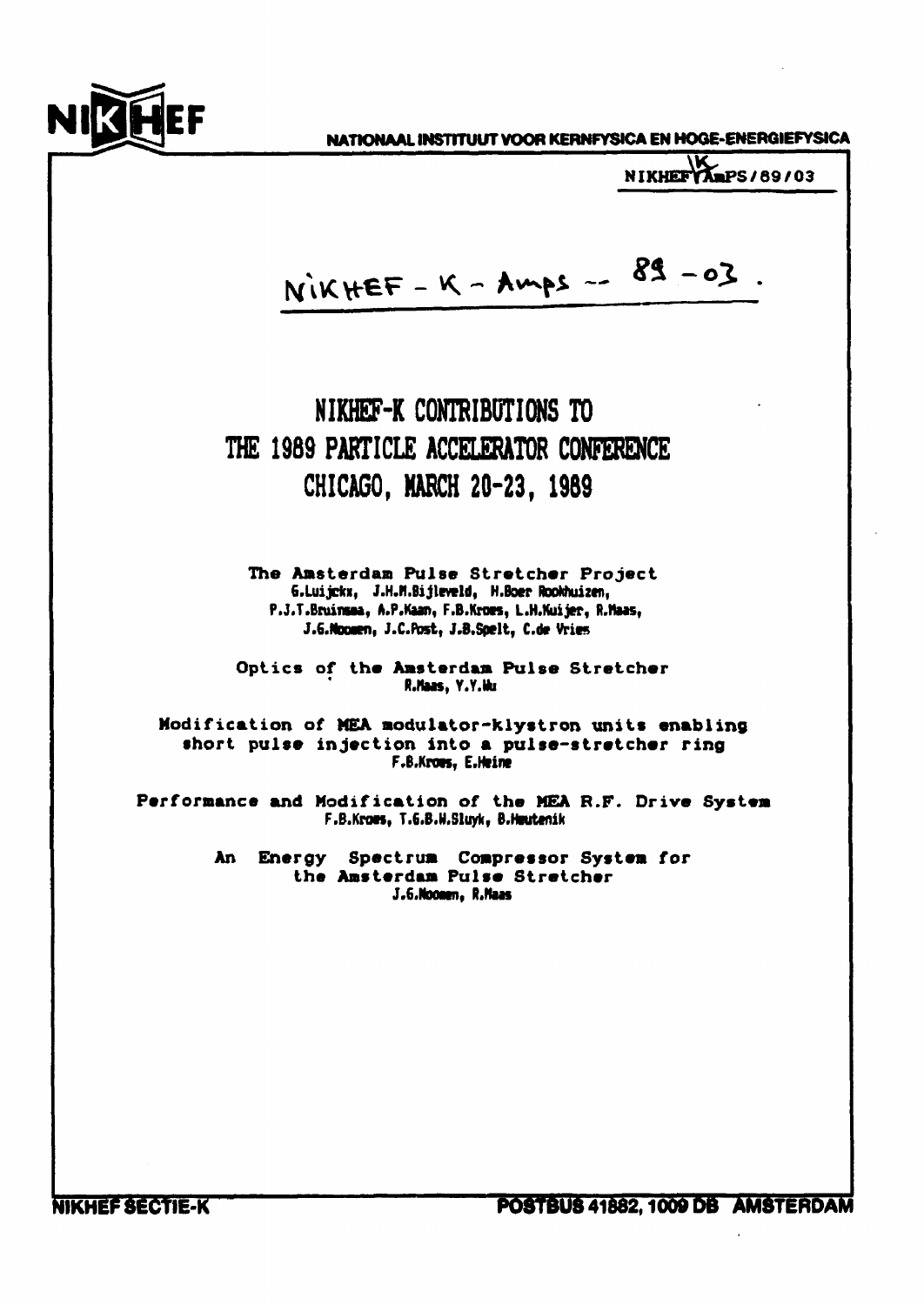# **THE AMSTERDAM PULSE STRETCHER PROJECT (AmPS).**

**G. Luijckx, J.H.M. Bijleveld, H. Boe r Rookhutzen, P.J.T. Bminsma, A.P. Kaan, F.B. Kroes, L.H. Kuijer,**  R. Maas, J.G. Noomen, J.C. Post, J.B. Spelt, C. de Vries

**NIKHEF-K P.O.Box 4395,100 9 AJ Amsterdam,The Netherlands** 

# **SUMMARY**

**To obtain electron beams with a high duty factor a stretcher and storage ring will be added to the existing Medium Energy Accelerator (MEA) facility. The ring will operate at energies between 250 and 900 McV and with circulating currents up to 200 mA. The storage mode will be used for internal target physics.** 

### **INTRODUCTION**

**The present 500 MeV, 1% duty factor electron linac facility MEA [1] has been in continuous operation since 1980. MEA is primarily used for electron scattering experiments of the (e,e'p) type. Coincidence measurements are an essential part of these experiments. The real/random ratio of coincidences is proportional to the duty factor (d.f.). To enhance the efficiency of the experiments a proposal was submitted in 1984 to increase the d.f. to > 90** *%* **by adding a pulse stretcher to the facility [2], End of 1987 this proposal has been approved by the funding agencies. Meanwhile it was decided to use the ring in a storage mode as well to allow experiments with internal targets (IT). To achieve an acceptable luminosity currents up to 200 mA wilt have to be stored. In addition to these requirements the maximum energy has been increased as well. To reduce the costs of the project the circumference of the ring was reduced from the original 280 m to 212 m. In order to maintain an acceptable extracted current on target the maximum peak current of the linac had to be increased to 80 mA assuming a 3 turn injection. A comparison of the present and future modes is made in Table 1.** 

## **BASIC RING DESIGN**

**LAYOUT: Fig.l shows the layout of the ring and the experimental areas. Existing vaults will accomodate 100 mof the ring. For the remaining 112 m a new tunnel will be built. Part of the tunnel will be combined with a new experimental hall for internal target physics.** 

**• >>\*v** 

| Table 1. | Comparison of main beam parameters on                 |
|----------|-------------------------------------------------------|
|          | target, present mode and in stretcher & storage mode. |

|                              |        | Present | Stretcher | Storage |
|------------------------------|--------|---------|-----------|---------|
| E min                        | [MeV]  | 75      | 250       | 300     |
| E max $\odot$ i= 80 mA [MeV] |        | 550     | 700       | 900     |
| E max $\omega$ i=0           | MeVI   | 580     | 910       | 910     |
| Linac pulse                  | [usec] | 40      | 2.1       | 2.1     |
| Rep. rate                    | [Hz]   | 300     | 400       |         |
| Beam d.f.                    | 1% J   | 1.2     | >90       | 100     |
| Peak î MEA                   | [mA]   | 10      | 80        | 10      |
| Target $\lt$ l               | (µA)   | >100    | 67        | 200000  |

**LATTICE: the ring is designed with a four fold symmetric**  lattice [3]. Each curve is a double achromat and consists of 8 dipoles, 8 quadrupoles and 8 sextupoles. The curves are **connected by dispersion free straight sections each with a length o f 32 m. The internal target, the RF cavities (one for each mode) and the injection and extraction septa are all located in straight** 



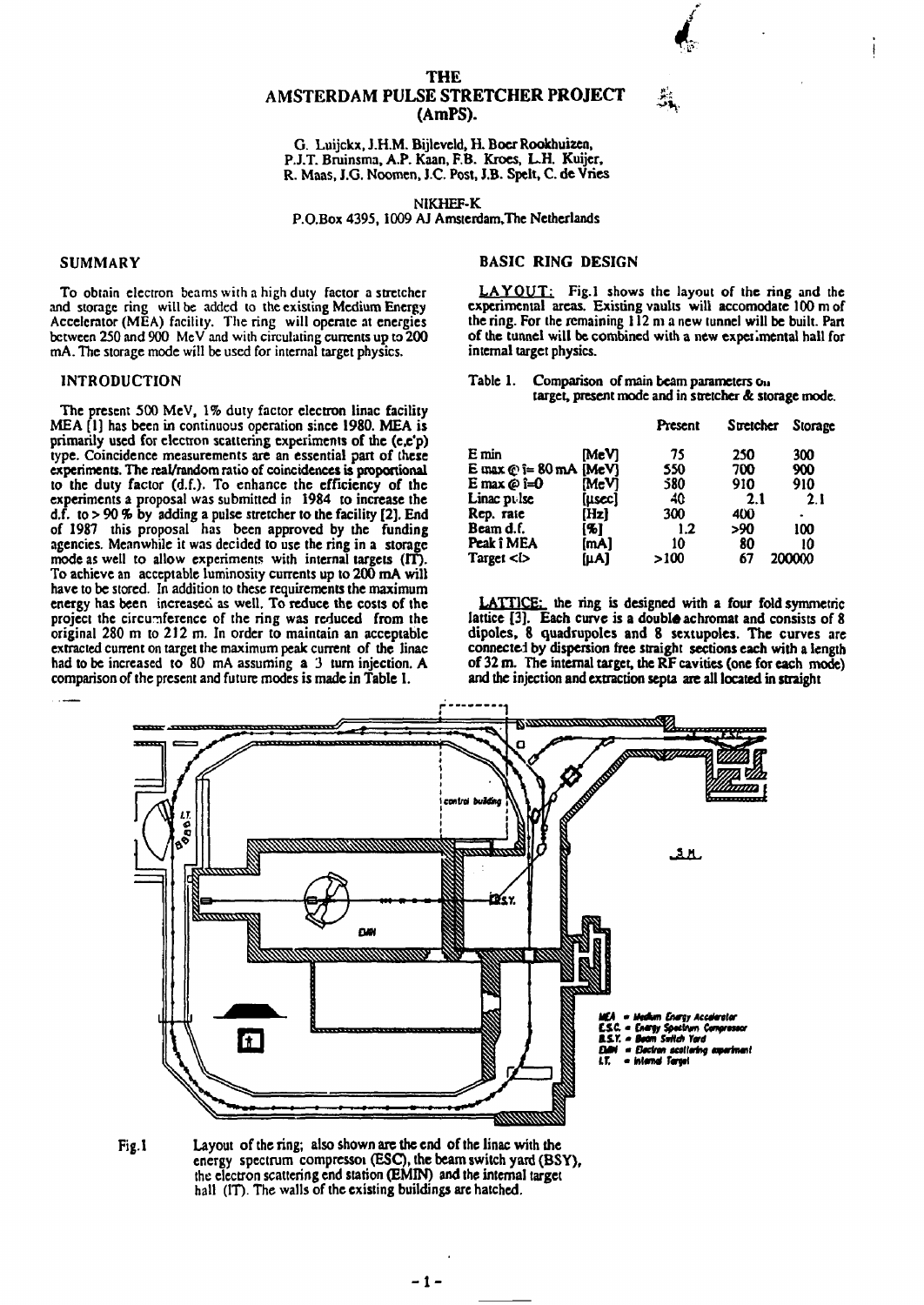sections (IT and RF at locations with small beta functions;injection **and extraction at locations where the beta's are large). A list of machine parameters is presented in table 2.** 

**Table 2. List of important machine parameters of AmPS.** 

| Ring circumference             | 211.618  | m   |
|--------------------------------|----------|-----|
| Revolutionfrequency            | 1.417    | MHz |
| Beta function (maximum)        | 22.5     | m   |
| Beta function (minimum)        | 2.0      | m   |
| Dispersion function (maximum)  | 2.7      | m   |
| Momentum compaction factor     | 0.027    |     |
| Tune in stretcher mode         |          |     |
| horizontal                     | 7.637    |     |
| vertical                       | 7.22     |     |
| Tune in storage mode           |          |     |
| horizontal                     | 7.61     |     |
| vertical                       | 7.15     |     |
| Chromaticity in stretcher mode |          |     |
| horizontal                     | -15.0    |     |
| vertical                       | $+0.2$   |     |
| Chromaticity in storage mode   |          |     |
| horizontal                     | $+0.2$   |     |
| vertical                       | $+0.2$   |     |
| RF frequency (stretcher)       | 2.856    | GHz |
| harmonic number                | $2016 -$ |     |
| Synchrotron radiation @,9 GeV  |          |     |
| energy loss/turn               | 17.59    | ic∀ |
|                                |          |     |
| emitted power @ 0.2 A          | 3.52     | kW  |
| critical energy                | 0.49     | keV |

**Damping times [msec],Touschek lifetimes [hr]** 

| Energy [MeV]<br>Damping time | 300   | 600                                     | 900  |
|------------------------------|-------|-----------------------------------------|------|
| transversal 1944             |       | 243                                     | 72   |
| longitudinal                 | - 977 | 122                                     | 36   |
| Touchek lifetime             | ብ 3   | 1.3                                     | 11.6 |
|                              |       | $(100 % coupling, l=200 mA, RF=130 kV)$ |      |

**INJECTION:** 3 turn injection is foreseen; 2 fast electrostatic **kickers deflect the closed orbit during injection. A d.c. injection septum will be used. In storage mode at energies > 700 McV, because of beam loading (2.5 MeV/mA)in the linac, injection will require tens of pulses to achieve a circulating current of 200 mA. Third integer resonance extraction will be used [3].** 

**STORAGE MODE: in this mode a thin dust or gas jet target will interact with the circulating beam. Target densities as high as 1 E 17 atoms/cm 2 will be used. Lifetimes of the beam have been calculated taking into account the effects of Bremsstrahlung, single and multiple scattering and M0ller scattering: for a hydrogen target the 1/e lifetime at 900 MeV & 1E 17 atoms/cm<sup>2</sup> is 30 sec, at 300 MeV** *&* **1 E 16 atoms/cm\*- it is 90 sec. [4]** 

**To be sure that currents up to 200 mA can be stored the current thresholds for the single and coupled longitudinal bunch instability as well as the transversal instability are studied at present. First calculations show that stable operation should be possible with the ch. sen lattice. A separate RF cavity with a frequency < 500 MHz is planned for the storage mode.** 

#### **RING HARDWARE**

**MAQNETS: all d.c. ring magnets ars laminated both because of cost considerations and to improve their**  reproduce bility. They can be split into 2 halves to ease the **installation of the vacuum chambers. The coils of the ring dipoles**  are made of aluminium tape and they will be cooled indirectly. It is not yet sure of this type of coil can also be used for the **quadrupolcs and sextupoies. The dipolcs and families of quadripoles and sextupoies will be powered in series. Kickers and septa are still in an early design stage; special attention is given to an RF compatible design. Some specifications of magnets and se?ta are given in table 3.** 

| Table 3. | Specifications of ring magnets and septa.      |
|----------|------------------------------------------------|
|          | D : dipole, Qc : quadrupole curved section     |
|          | Qs : quadrupole straight section.S : sextupole |

| Magnet type      |                  | D     | Оc                                                                                       | Оs   | S                                               |
|------------------|------------------|-------|------------------------------------------------------------------------------------------|------|-------------------------------------------------|
| <b>Quantity</b>  |                  | 32    | 32                                                                                       | 36   | 32.                                             |
| Field @ 1 GeV    | т                |       | 0.33                                                                                     | 0.33 | 0.024                                           |
| Gap/aperture     | [mm]             | 50    | 75                                                                                       | 110  | 75                                              |
| Homogeneity/     | [.01, %]         | - 1.5 |                                                                                          |      |                                                 |
| Harmonic content | [ <sub>5</sub> ] |       | 0.1                                                                                      | 0.1  | 0.1                                             |
| Length           | [mm]             | 647   | 212                                                                                      | 297  | 212                                             |
| Kickers:         |                  |       | electrostatic, length 1.6 m, 2 mrad deflect.,<br>deflection voltage @ 1 GeV :+ & - 25 kV |      | flat pulseduring 2.1 usec, fall time < 70 nsec, |
| Septum :         |                  |       | injection: d.c., septum thickness 2 mm<br>20mrad deflection, field @ I GeV 0.167 T       |      |                                                 |
| Septum :         |                  |       | thickness 0.1 mm, gap 20 mm, length 2 m,<br>5 mrad deflection, voltage @ 1 GeV 55 kV.    |      | extraction: electrostatic wire septum, wire     |

**VACUUM** *A* **MECHANICAL CONSTRUCTIONS: the required pressure is determined by the quantum lifetime in storage mode. Considering the decay of the beam intensity in the presence of an internal target (a few minutes) a quantum lifetime of one hour should be adequate. The vacuum system will be designed for a pressure (with beam) of 1 E -6 Pa. The vacuum chambers and beam pipts will be made of stainless steel 316 LN. This choice has been made mainly because cf the low manufacturing costs and the low initial pressure (especially when vacuum fired) when compared to aluminium [5]. The need for in situ bake out is still being investigated. Ion getter pumps will be used with a total capacity of 4000 liter/sec. All vacuum components will be designed with a smooth bore; RF shields will be fitted in bellows, pump outs, etc. Ring components, including magnets, will be pre-installed and**  pre-aligned on girders. Fig.2. shows a girder layout.



**Fig.2. Pan of curved section showing 2 dipoles, 2 quadrupoles and 2 sextupoies on the supporting girder** 

**RF SYSTEM: in stretcher mode a cavity operating at the linac frequency of 2856 MHz will be used; ibis frequency was choosen to minimize the capture loss at injection. A1850 MeV the required RF voltage is 95 kV. Proper extraction contiol can be achieved by amplitude and phase modulation of the RF. A slow wave cavity structure enables this because of its broadband behaviour. Several CW klystrons are commercially available to power the cavity structure.**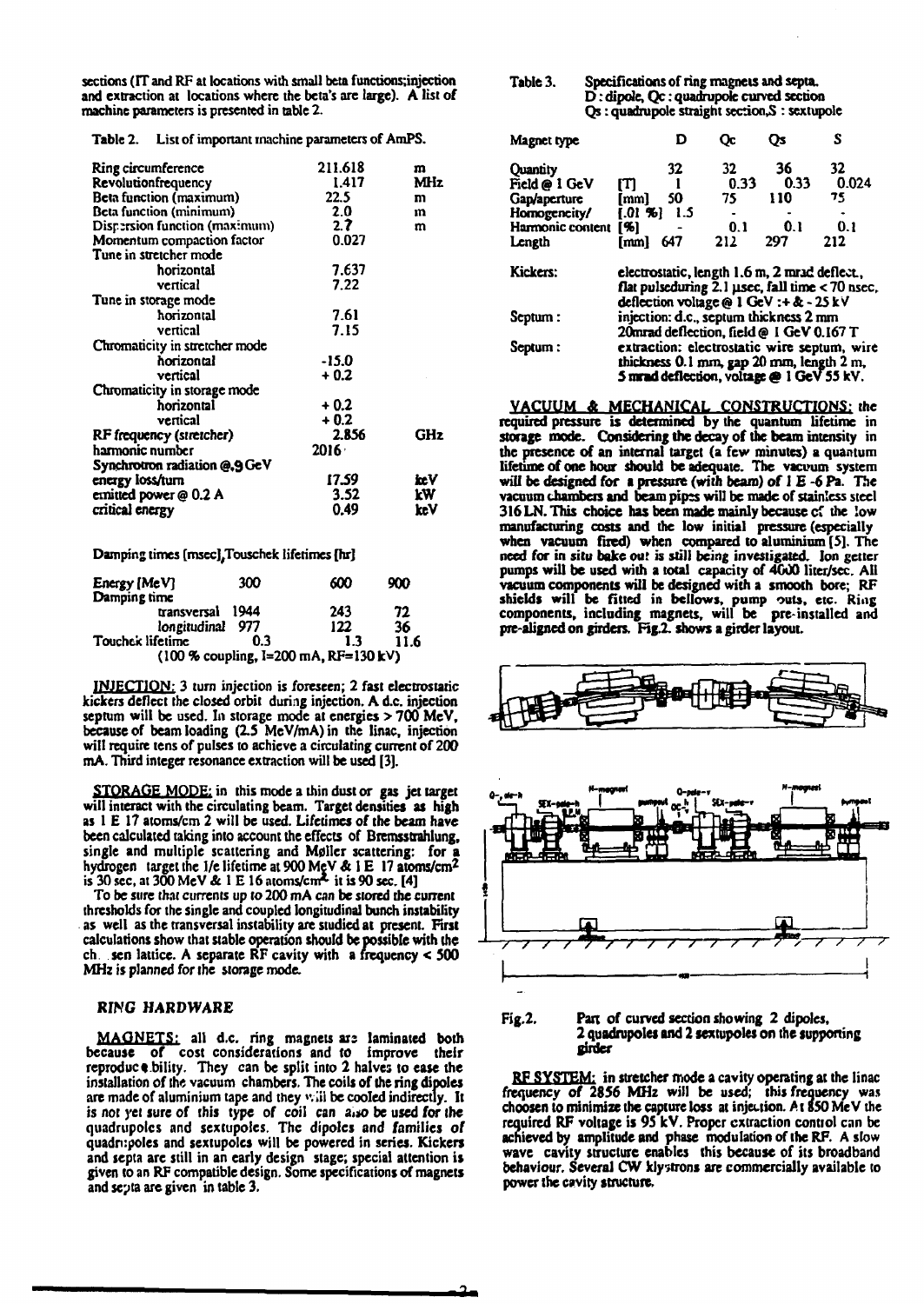**In storage mode a high overvoltage is required to insure a reasonable quantum lifetime; since for a given bucket size the RF power scales roughly to the harmonic number, it pays to lower the frequency. Until now operation at 476 MHz with a standing wave cavity is assumed. At 900 MeV an RF voltage of 110 kV will then be required.** 

**DIAGNOSTICS: an overview of planned monitors is given in table 4.** 

**Table 4. Listing of ring monitors and their resolution.** 

| Parameter                 | qty          | type                                    | resolution                                                              |
|---------------------------|--------------|-----------------------------------------|-------------------------------------------------------------------------|
| position                  | 32<br>8<br>8 | stripline<br>synchr.radiation<br>streen | $0.1 \, \text{mm} \odot 1 > 1 \, \text{mA}$<br>$\mathbf{1}$<br>mm<br>mm |
| profile<br><b>current</b> |              | flying wire<br>stripling                | < 0.1<br>mm<br>d.c.transformer 0.1 mA; 10 kHz.<br>$0.1$ mA; $0.1$ GHz   |
| dE/E<br>tune              | 2            | synchr.radiation<br>kicker+FFT          | 0.03%<br>$3E-4$                                                         |

## **LINAC MODIFICATIONS**

Both peak current and maximum energy of the present linac **have to be increased to 80 mA and 900 MeV respectively. The present low values for the emittance should remain unaffected. To that purpose the injector and the RF modulator stations will be modified; an energy spectrum compressor (ESC) added to the linac to restore the deteriorated energy spectrum.** 

**INJECTOR: HRC[6] redesigned the injector. It appeared feasible to increase the current fivefold without a significant deterioration of the emittance; this could be achieved with only minor changes of the optical components.** 

**MODULATORS: raising the energy to 900 MeV requires an increase in RF power from 60 to 130 MW. Therefore the present 5 MW 2.5 % RF d f. klystrons will be replaced by a tube which can deliver 10-20 MW at 0.15 % RFd.f.(7J.** 

**This tube will initially operate at a 10 MW RF output level The video power will be obtained from the present pulse forming network modules by conecting them in parallel instead of in series [7].** 

**BEAM BREAK UP: studies by HRC [6] indicate that beam break up will not be a problem for peak currents up to 80 mA assuming (he previously mentioned 10 MW RF power levels.** 

**£S£i the peak current increase will cause an increase of the energy spread from 0.3 % to about 1 % . This value is beyond**  the acceptance of the ring so an ESC has to be implemented. A full **description of the ESC system is given in [8j.** 

**BSY: the BSY should be able to handle electron energies of 900 MeV i. ;tead of the present 550 MeV. The system has been redesigned while preserving its excellent optical quality [9]. All quadrupoles can be re-used. The dipolc magnets will all be replaced.** 

#### **TIMESCHEDULE, MANPOWER AND BUDGET.**

**The renlization of the project is scheduled to take 4 years. Civil engineering, the implementation of the ESC and the upgrade of the BSY will be completed early 1990. Ordering and manufacturing of major systems will start mid-1989. Installation and subsystem tests are foreseen in 1990/1991. Early 1992 commissioning of the ring in stretcher mode should start. The IT**  will be implemented afterwards.

During the construction of the ring operation of the present **MEA facility will be reduced to 50 %.** 

**The manpower estimate amounts to 140 effective manyears. NIKHEF's technical staff consists of 100 scientists, engineers and technicians. The total budget for the project is 26.5 M DFl incl. VAT (~M\$ 12.6).** 

**ACKNOWLEDGEMENTS** 

**The work described in this paper is part of the research program of the Nuclear Physics section of the National Institute for Nuclear Physics and High-Energy Physics (NIKHEF-K), made possible by financial support from the Foundation for Fundamental Research on Matter (FOM) and the Netherlands Foundation for Scientific Research (NWO).** 

#### **REFERENCES**

- **[1] Cde Vries ca., The 500 MeV electron-scattering facility at NIKHEF-K. Nucl.Instr.Meth.,223 (1984) 1**
- **[2] R.Maas e.a.. The Amsterdam Pulse Stretcher IEEE Trans, on Nucl. Sci.,NS-32,No.5.page 2706.**
- **[3] R.Maas andY.Y.Wu, "Optics of the Amsterdam Pulse Stretcher'\*, IEEE proceedings of the Particle Accelerator Conference, Chicago, March 20-23,1989.**
- **[4] N.Kalantar-Nayestanaki, "A Study of the Beam-Target**  Interactions in a Storage Ring ",NIKHEF-K/IT/89-01.
- **[5] Private communications withA.Poncet (Cem) and**
- **HJ. Halama and A.van Steenbergen (NSLS, Brookhaven) [6] Haimson Research Corporation, Palo Alto, Cal.,U.S.A.**
- **(11 F.B.Krocsand EHeine, "Modification of MEA modulator-klystron units enabling short pulse injection into a pulse-stretcher ring", IEEE proceedings of the Particle Accelerator Conference, Chicago, March 20-23, 1989.**
- **[8] J.G.Noomen and R.Maas," An Energy Compressing System for the Amsterdam Pulse Stretcher", IEEE proceedings of (he Particle Accelerator Conference, Chicago, March 20-23,1989.**
- **[9] J.B. van der Laan, "New 'AFBU' beam switch yard", N1KHEF-K/APS/88-07**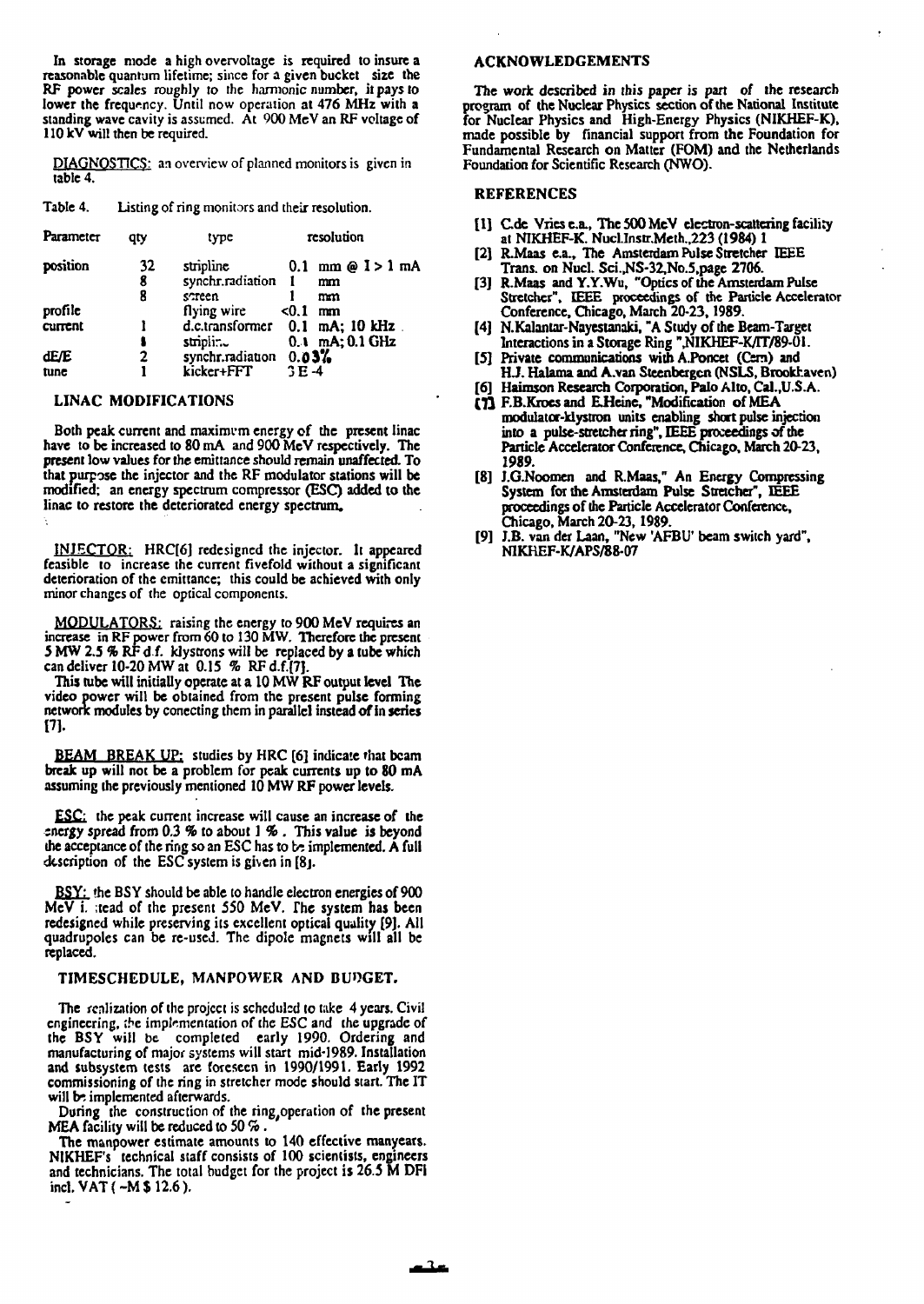**R. Maas and Y.Y.Wu** 

# **N1KHEF-K P.O. BOX 4393,1009 AJ Amsterdam, The Netherlands**

# 1. Summary

**The AmPS machine [IJ has been designed as a dual-purpose machine: it will be used both as a Pulse Stretcher (PS) and as a storage ring for electrons. In the latter mode the stored beam will be used in conjunction with an internal (jet) target. Since the interna' tai get will limit the lifetime of the beam to minutes, the storage requirements (e.g. vacuum) will be modest. In PS mode the energy range is 250 - 800 MeV; in storage mode die range is extended to 900 MeV. It is anticipated to store a current of up to 200 mA.** 

# **2. Lattice**

The machine lattice consists of four curved sections, connected **bv dispersion-free straight sections. Each curved section c >mprises four identical cells of (he following structure (Q is quadrupole, S is sextupole; subscripts refer to the two transverse planes):** 

**•Qhi)-(Sh)"(Bend)-(Q¥MS¥)-(Bend)-(Oj"l** 

The phase advance of each cell is  $90^\circ$  in both planes, i.e.  $v_x$ **vy = 0.25. the curved section, therefore, is achromatic. In this structure the two sextupole families can be set such, that all 2ml'Order geometric and chromatic aberrations vanish identically (2nd-order achromat [2,31). The dispersion function reaches its r.iaximum value (2.7 cm / %) in the centre of the curved section. T'ie li ngih** *of* **(he central orbit in the curved section is 20.8 m. Machine functions are g: ven in Fig-1.** 

**Each (achromatic) straight section comprises two matching cells; tlr, beta functions increase gradually over the length of the iv.itching cell, see Fig.2. The structure of a matching cell is:** 

**iQhi H» |-(Qvi)-dr2-(Qh2)-drr-(Q¥2)"dr4»(QM)-dr5-l ilrn indicates .i drift space; quadrupofe Qh| is shared with the curved section, sec above. Doth the injection area and the**  extraction area are situated in the region where  $\beta_{\overline{x}}$  reaches its **maximum value (i.e. in ilrj), thus avoiding unduly tolerance requirements t n injection md extraction hardware. Both the RF cavity (or cavities, see below) and the internal target will be** 

**located in dr<sub>1</sub> (of different matching cells), since the**  $\beta$ **-functions in both transverse planes are small in this region. Tunes of the matching cell are**  $v_x = 0.4546$  **and**  $v_y = 0.4025$ **; the tunes of the machine in PS mode, therefore, are**  $v_x = 7.637$  **and**  $v_y = 7.22$ **.** In storage mode the tunes are slightly different:  $v_x$  = 7.61 and  $v_y$  $= 7.15$ . The length of the machine is 211.6 m ( $\tau_{rev} = 0.71 \,\mu s$ ).



Fig. 1 Machine functions in curved section.



**Fig. 2 Machine functions in straight section; each straight section consists of two matching sections.**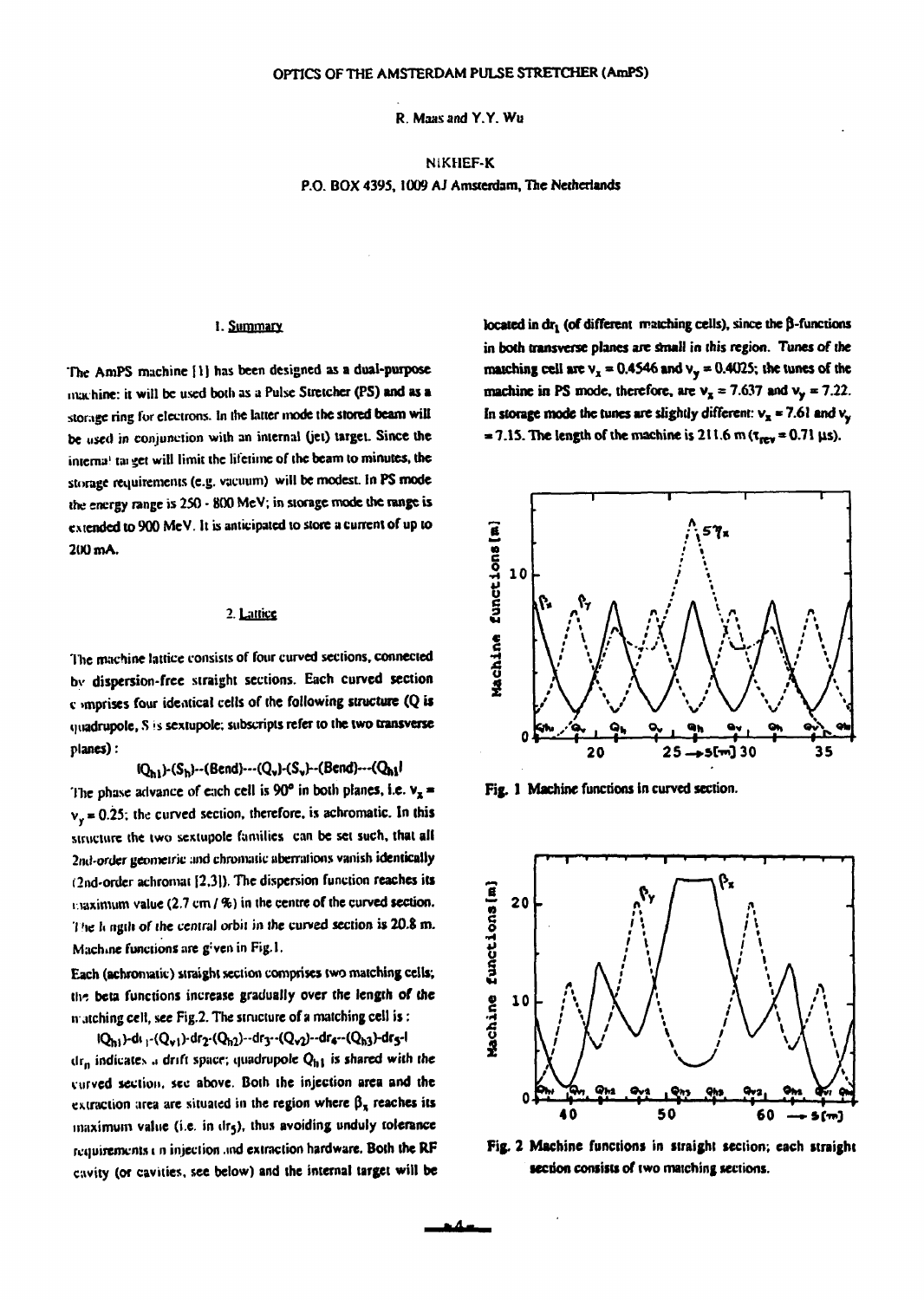**In Stretcher operation the linac. which delivers the electron beam to the machine, operates under the following conditions:** 

 $E = 250 - 800$  MeV; max. frequency  $f_{max} = 400$  Hz;  $\tau = 2.1$   $\mu$ s;  $I_{\text{neak}} = 80$  mA. Under these conditions the *average* current  $I_{\text{av}} =$  $(2.1 / 2500) \times 80$  mA = 65 µA. Injection will take place over **Utmost) three turns. In order to avoid the beam hitting the injection septum after three turns, the closed orbit (CO) will, prior to in xtion, be displaced in the vertical plane by two fast clectroMuti.' kickers. Injection is terminated after 2.7 turns, and**  the CO is restored fast  $(\tau < 70 \text{ ns})$ .

**Iliird-integer resonance extraction is employed to extract the b.am uniformly in the available 2.5 ms (corresponding to 2500 / 0.71 = 3500 turns) before the next pulse is injected. Four**  sextupoles, each located in one of the four (dispersion free!) **straight sections can be used to excite the resonance. In our**  simulations only two have been used. With the two sextupole **families located in the curved sections the chromaticities of the**  machine are set:  $\chi_x = -15$  and  $\chi_y = +0.2$ . By allowing the **particles to lose energy, the negative chromaticity effectively brings the particles into ilie unstable region of the (in this case horizontal) phase space; extraction takes place by an electrostatic**  septum. The maximum possible energy loss is given by :

 $(\text{dp}/\text{p})_{\text{max}} = (v_{\text{res}} \cdot v_{\text{x}}) / \chi_{\text{x}} = -0.2\%$ . By phase modulating the **RF voltage (IRF = 2856 MHz) during extraction [4], pan of the captured particles are effectively placed outside the RF bucket and will lose energy due to synchrotron radiation. Tracking simulations [5] show that the resulting phase space area of the extracted beam is close to the expected value (showing that the extraction process is not very sensitive to the synchrotron motion). The duty factor in this case was 66 %. This can be improved by changing the value of**  $v_x$  **to a value closer to**  $v_{res}$ **(reducing the distance between the bucket and the unstable area). For the results presented in Fig's 3. 4 and 5 the following phase kicks (per 200 rev's) were given :**  $N = 0 - 1000$  **:**  $\Delta\phi = 50^{\circ}$ **;**  $N = 1200 - 2000$ :  $\Delta\phi = 65^\circ$ ;  $N = 2200 - 3000$ :  $\Delta\phi = 90^\circ$ ;  $N = 3200 - 3600$ :  $\Delta \phi = 140^\circ$ . The accelerator pulse (width  $\Delta \phi$ **= ± 30° after the Energy Compressor, height dp/p = ± 0.05%) is placed at**  $\phi = 230^\circ$  **and dp/p = -0.005% inside the bucket. This means that part of the injected panicles will never be captured and migrate immediately towards the septum. Presently the**  energy of the injected beam is centred around  $dp/p = 0$  (with a **width of ± 0.05 %); it takes about 350 rev's (see Fig. 4) for unstable particles to cover the distance to**  $(dp/p)_{q-1}$  **(see Fig. 5:**  $(dp/p)_{ext} = -0.16$  %). Another area for improvement is the **phase kick scheme: rather than administering a phase kick every 200 turns, a more continuous operation will be tried.** 





**Fig. 4 Number of extracted particles vs. turn number (N<sub>max</sub> 3500).**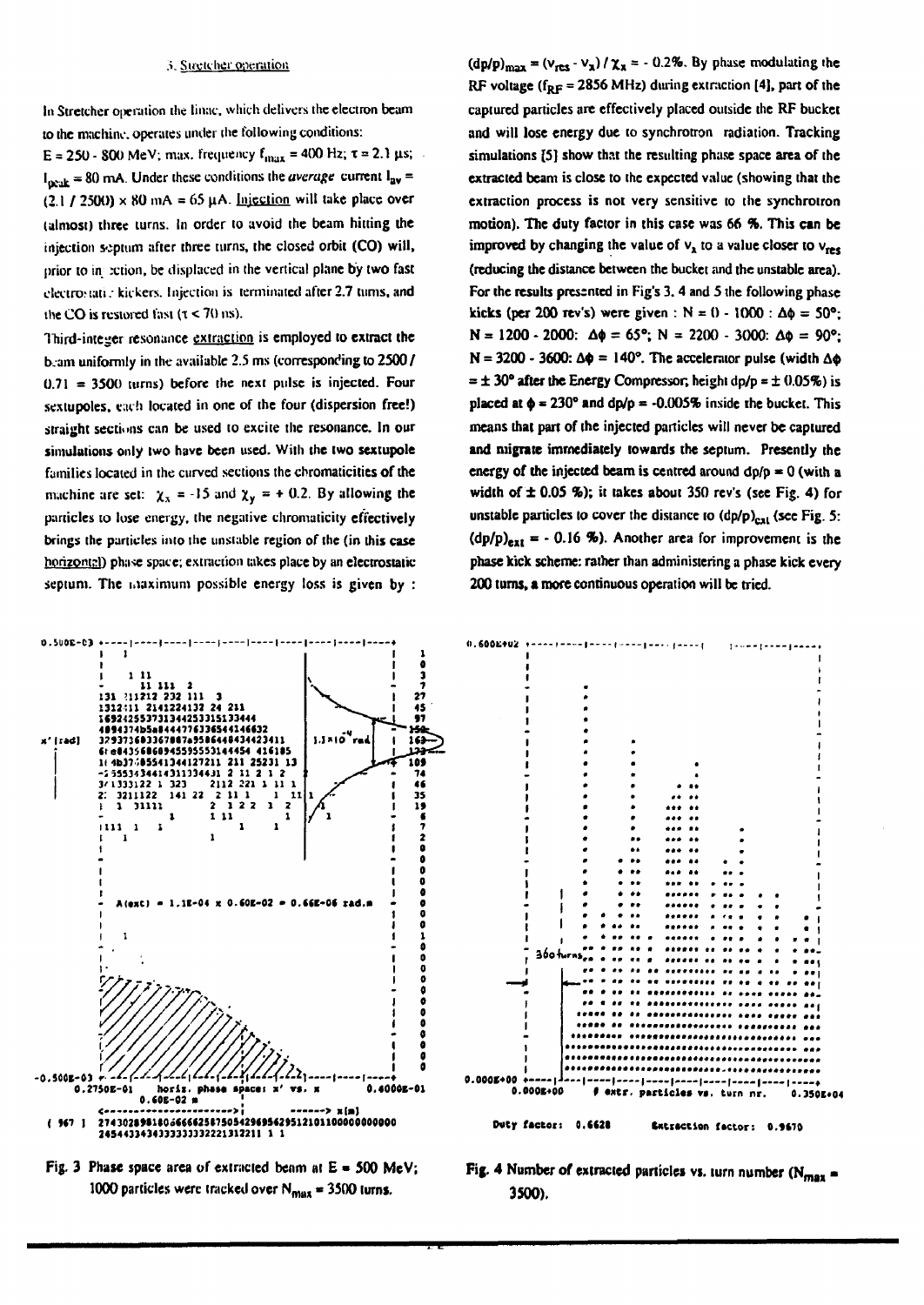

**Fig. 5 Energy width of extracted beam si E = 500 MeV.** 

**Misalignment simulations indicate possible CO deviations of up to 7 mm from the machine centre; in order to reduce these unwanted beam excursions to the level of 0.5 mm, an orbit correction scheme will be implemented. In total 32 pairs of x-y .steering coils and stripline monitors (combined x-y) will be distributed around the ring (4 units in each curve; 4 units in each straight section).** 

#### **4. Storage Mode operation**

**In order to ensure for a stored beam a quantum lifetime of the order of minutes, (he height of (he bucket should be at least 5 times that of the bunch**  ${6}$ **:**  $\tau_q = (e^x / 2x)\tau_q$ **,**  $x=b^2 / 2$ **,**  $b = \sigma_b / \sigma_g$ **o <sup>b</sup> and** *a<sup>t</sup>*  **are bucket height and bunch height respectively; t, is the damping time to reach o<sup>t</sup> . In case E \* 900 MeV (te » 36 ms,**   $\sigma_{\ell}$  = 0.043 %),  $V_{RF}$  > 400 kV for b > 5. In order to avoid such excessive RF requirements, it has been decided to use a lower frequency (e.g. f = 476 MHz) in storage mode; for the same requirements as given above, the required RF voltage in case  $f = 476$  MHz is only 85 kV.

The program ZAP [7] has been used to study single bunch and **coupled bunch instabilities. In order to calculate current thresholds, one needs to know the value (and frequency** 

**behaviour) of the longitudinal coupling impedance**  $Z_y/n$  **of the machine. As real data are not yet available, we assumed: IZ**/nl = **10 £1. Also, values of both shun: impedances and Q-values of the higher-order modes (and :he fundamental one) of the RF cavity are needed. The code Urmel-t [8j was used to obtain these data. Preliminary results (the cavity design has still to be optimized) indicate the following values for the max. stored current:** 

**Table 1 Current thresholds (total avarage current) for longitudinal coupled bunch instabilities; (values between brackets have been calculated assuming no bunch Ieng:hening)** 

| E [MeV] |     | l <sub>ih</sub> [mA] |
|---------|-----|----------------------|
| 300     |     | 150 (20)             |
| 500     | 70  | (30)                 |
| 700     | 50  |                      |
| 900     | 100 |                      |

#### **Acknowledgements**

**The work described in this paper is part of the research program of the Nuclear Physics section of NIKHEF, made possible by financial support from die Foundation for Fundamental Research on Matter (FOM) and the Netherlands Foundation for Scientific Research (NWO).** 

#### **REFERENCES**

- **[I] G. Luijckx et a!., The Amsterdam Pulse Stretcher Project (AmPS), Proceedings of the IP89 IEEE Particle Accelerator Conference. Chicago**
- **[2] K.L. Brown, A Second-Order Magnetic Optical Achromat SLAC-Pub 2257 (Feb 1979).**
- **[3J David C. Carey, Why a Second-Order Magnetic Optical Achromat works - Nucl. Instr. & Meth. 189 (1981) 365**
- **[4] L. Dallin private communication**
- [5] DIMAD, R.V. Servranckx et al., SLAC Report 285, May **1985**
- **[6] M. Sands, The Physics of Electron Storage Rings; an Introduction (Sect. 5.8) - SLAC-121 (1970)**
- **(7] ZAP M.S. Zisman, S. Chattopadhyay and** *i.* **Bisognano, Dec. 1986**
- **[8] Urmel-t T.Weiland, DESY, Hamburg**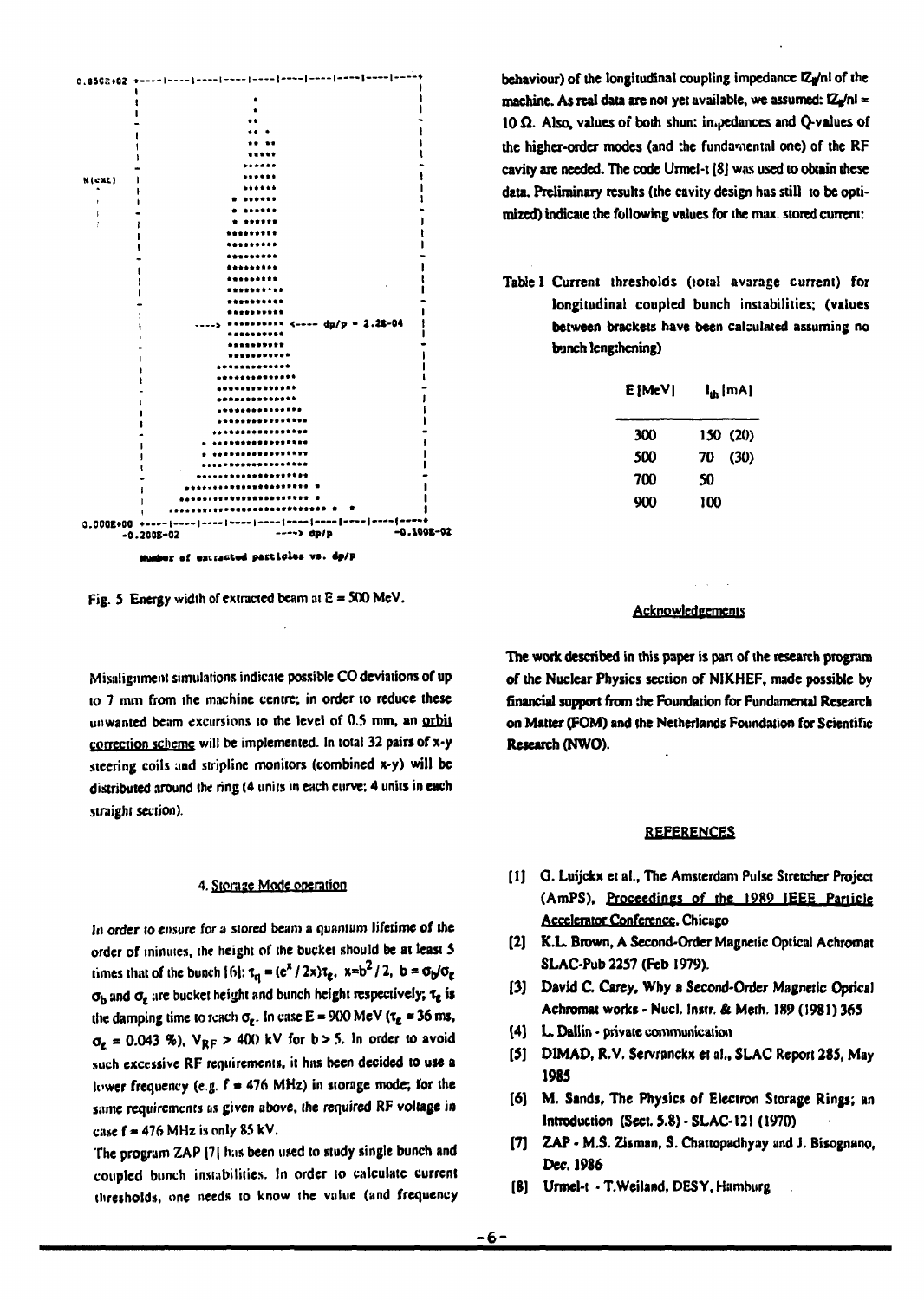# **Modification of MEA modulator-klystron units enabling short pulse injection into a pulse-stretcher ring**

**F.B. Kroes, E. Heine, NIKHEF, P.O. Box 4395,1009 AJ Amsterdam, The Netherlands** 

# **Abstract**

**In order to modify the present SOOMeV, 1% duty factor electron accelerator MEA into a 900MeV. 0.1% d.f. injector for a newly to be build pulse-stretching ring, the present modulator-klystron units have to be adapted from 4MW, 2% d.f. mode of operation into the 10MW, 0.2% d.f. mode.** 

**Suitable klystrons are commercially availabe, the matching modulators, however, will be obtained by modifying the present ones, which policy is dictated by economical considerations.** 

**The design principles of these modulators -a proto-type is presently under construction- will be discusssed. Special attention is given to the video-pulse shape requirements, dictated by the future performance of the pulse-stretcher. This device has to deliver low emittance, high duty factor (-90%) beams for nuclear physics experiments.** 

**Some proto-type tests of the video-pulse forming modifications will be presented.** 

#### **Introduction**

**At NIKHEF-K elaborate (e,e') and (e,e'X) experiments are carried out with 500 MeV, 1% d.f. electron beams from the Medium Energy Accelerator (MEA). In order to extend this programme especially towards double and triple coincidence experiments, the d.f. and max. energy of the beam have to be increased to 90% rcsp. 900MeV. The d.f. increase will be obtained by means of a pulse-stretching ring, called UPDATE (ref.l), presently under construction. The accelerator will then serve as an (3-tum) injector for this 200m. long ring. This**  implies that the beam pulse length has to be decreased from 30us to **2.15ns and that the r.f. peak power has to increase considerably. Moreover, oue to the drastic decrease in d.f. the peak currents to be accelerated should increase from 20mA to 80mA in order to maintain average currents at the target at a reasonable level.** 

**Table 1 presents the main machine parameters in the present and in the future operation mode. Table 2 presents the specifications of the Varian klystrons (VA938D), presently in operation and those of the newly to install Thomson klystrons (TH2129), which have been chosen to provide the lower d.f. (0.2%) and increased r.f. peak power (10MW). In the next paragraph will be described how the present modulators will be modified to accommodate the TH2129 klystrons.** 

**Table 1 Accelerator parameten before and after conversion into an injector for UPDATE** 

| Mode of operation   |            | present | future |
|---------------------|------------|---------|--------|
| Energy (o mA)       | <b>MaV</b> | 540     | 827    |
| Peak current        | mA.        | 20      | 80     |
| Deam loading        | MeV/mA     | 2.8     | 2.5    |
| Beam pulse length   | us         | 30      | 2.15   |
| Repetition rate     | Иz         | 300     | 400    |
| Average current     | μA         | >100    | 70     |
| Klystron R.F. peak  | ИW         |         | 10     |
| Number of klystrons |            | 12      | 12     |
| Energy spread       |            | 0.3     | 1.D)   |

**>) For proper injection into the stretcher ring, the energy spread will be decreased to 0.1% by means of an energyspectrum compressing system (ref. 2)** 

**Table 2 Klystron specifications** 

|                    |      | present<br><b>VA 938D</b> | future<br>TH2129 |
|--------------------|------|---------------------------|------------------|
| R.F. peak power    | нw   |                           | 10.9             |
| average power      | kΜ   | 100                       | 30               |
| pulse width        | us.  | 40                        | 4                |
| rep. rate          | Hz   | 500                       | 500              |
| duty factor        | 1    | 2                         | 0.2              |
| drive peak power W |      | <100                      | <100             |
| BW (-0.5 dB)       | HH z | 20                        | 10               |
| Cathode voltage    | kV   | 120                       | 170              |
| current            | A    | 85                        | 140              |
| duty factor        | ۹    | 2.5                       | 0.3              |
| Collector diss.    | kW   | 350                       | 100              |
| Efficiency         | ۹    | 43                        | 43               |

a) the TH2129 is capable to deliver 15 MW

#### **Modulator modification**

**Before describing the modification, the main features of the existing modulators, which have been described in detail in ref.3 and 4, will be presented here.** 

**The existing modulator lay-out is shown in fig.1.** 



**There are 40 pulse forming network (PFN) units, each of which is a 2kV, 50ns line type modulator (see fig.2). As shown in fig.l the PFN units are connected in pairs to the primary of a special multi-core pulse addition transformer. This PFN system permits the generation of klystron pulses, the amplitude and repetition rate of which can be changed by chosing (computer controlled) the number of PFN units to discharge.** 



**fig.2. PFN-unil**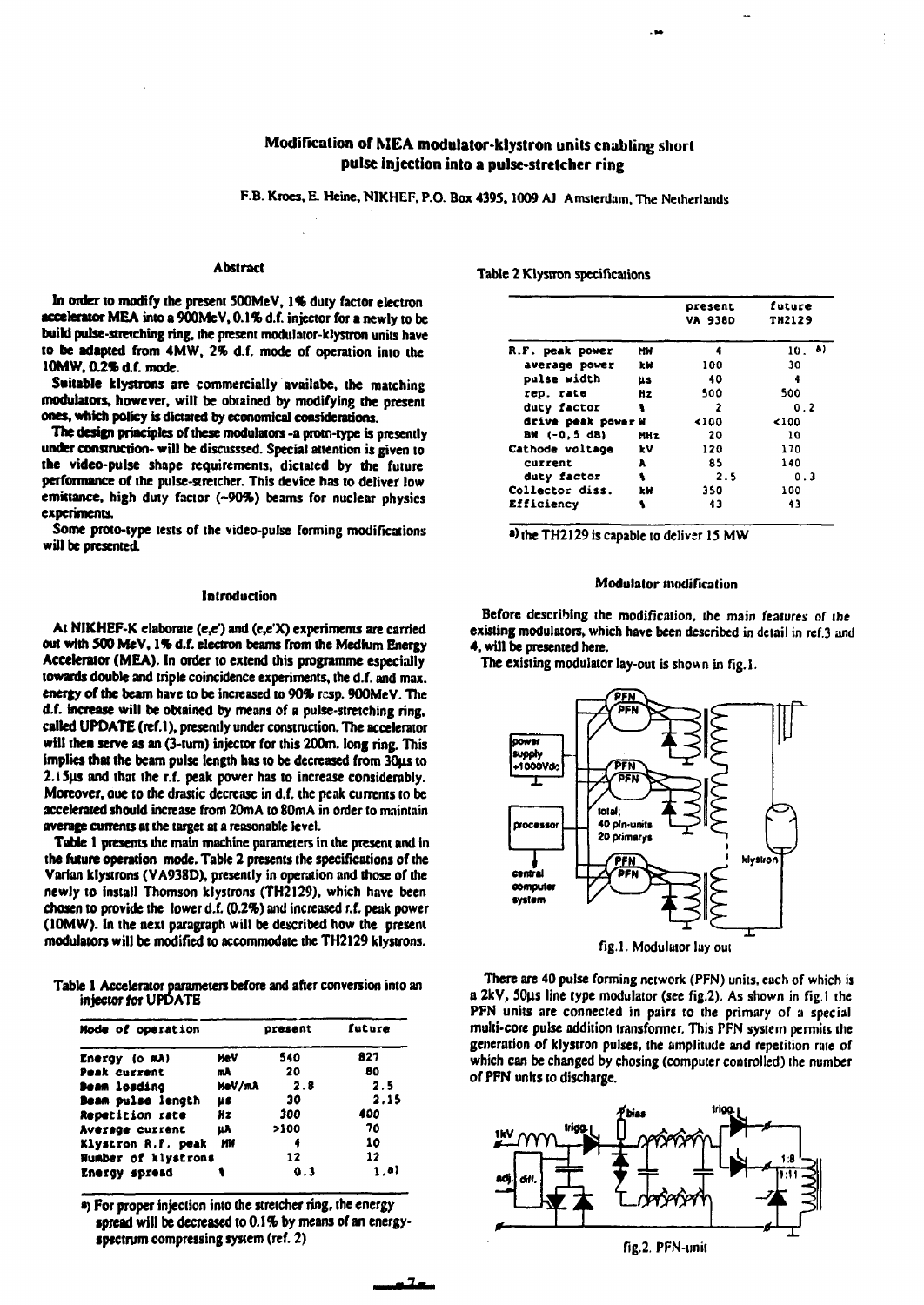**High pulse repetition rate can thus be obtained -at reduced peak power levels- by sequential switching a limited number of units at correspondingly lower repetition rate. The charging and discharging proces of the separate units is controlled by a processor. The transformer primaries not used in the discharging proces are shortened. Fig.3 shows the 3 different discharging schemes presently in use for 1,2 and 4MW peak power levels.** 



**An example of the flat-top behaviour of the r.f. pulse at the output of the V A 938D klystron is shown in fig. 4. The ripple is in the order of 0.3% for 45us pulse width.** 



**However, as we will show below, the fall-time of this pulse is about lOus due to the large leakage inductance of the pulse transformer which, although acceptable for the 45jis pulse width, should be appreciable shortened for the 4us flat-top pulses required after modification.** 

**Considerable investments have been made in the existing batch of twelve 1% d.f., 4MW modulator-klystron units. Therefore, a design study has been started to investigate how the conversion of the MEA accelerator into a short pulse injector for the pulse stretcher could be curled out economically. As mentioned before, the VA938D klystrons have to be replaced by a new type suitable for the low d.f. (0.2%), high peak power (10MW) requirements. The present modulator, however, can be adapted by relatively small changes in the PFN network as we will discuss now.** 

**Four main points have to be considered when adapting the PFN unit network:** 

- **a) Improvement of the short-circuiting behavior**
- b) Pulse shortening from 45µs to 4µs flat top
- **c) Matching of the new klystron impedance to the modulator**

**d) Increase of the input power level to obtain the 10MW r.f. from the new klystron.** 

**The short circuiting behavior can be improved considerable by connecting a "short circuit thyristor" to the primary of the pulse transformer (see fig.5).** 



**This thyristor can always be triggered during the trailing edge o the pulse and will result (see fig.6) in a steeper trailing edge o shorter falltime. Moreover, positive reflections can be convened int negative reflections so that the PFN is always to be charged from ih level dictated by the end of line clipper. Mismatch is allowed wiihi the dissipation limits of the end of line clipper.** 

The thyristor can also be triggered when the klystron arcs. Then th **pulse is short circuited at the primaries and die arcing energy will t**  limited.Both thyristors are triggered by an external gate pulse to **prevent them against damage by the di/dt of the pulse.** 



**Pulse shortening and proper matching to the newly to instal. klystron has been obtained, in the modulator test-facility, by rearranging the PFN network as shown in fig.7.** 



**Using these modified PFN units the 10 MW r.f. peak power car be reached as shown in the discharging schemes presented in fig 8.** 

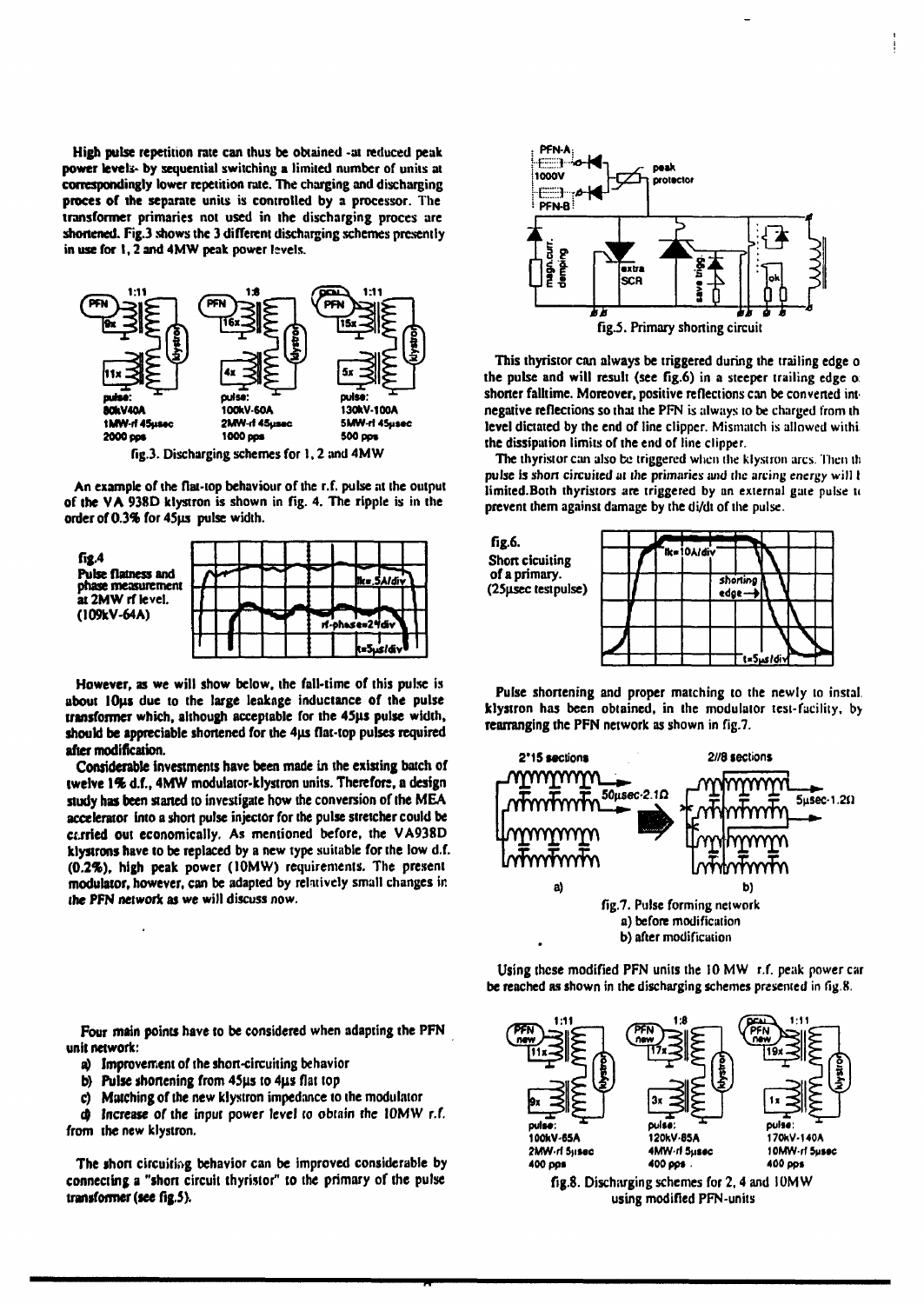**Operation at just the 10MW level (170kV) does not provide enough pulse-level range control for the conditioning of the klystrons and the beam energy of the accelerator. Therefore, as is the case in**  the present situation, the different switching schemes shown in fig.8 **will be essential also for the modified klystron-modulator units. With these schemes an almost smooth input power level range from 90kV-50A to l80kV-150A can be achieved.** 

**Note that the processor must be able to cope with more primary PFN unit choices for discharge then is the case with the present modulator.** 

**Using a limited number of modified PFN units installed in the modulator test facility the 4us flat-top (» 0.3% ripple) behavior is obtained is shown in fig.9.** 



**On the basis of these test results it is expected that with the modified modulator-klystron units and considering the considerable increased beam current level requested for the pulse-stretcher, the energy spread of the beam will be in the order of 1%. This spectrum has to be reduced to the 0.1 % level for proper injection into the ring, which will be achieved by a so-called energy spectrum compressor system (ref.2) beyond the accelerator. Nevertheless it seems worthwile to consider to what extend the 1 % energy spectrum from the accelerator itself can be reduced.** 

**To this purpose we have started a development which involves pulse top level stabilization.** 

**A power FET has been installed in series with the present klystron on the low voltage side of the pulse transformer (fig. 10).** 



**First test result is givenin fig.ll, showing a considerable improvement of the flat-top behavior.** 



#### **Conclusion**

**At this stage of the development programme it seems likely that the adaption of the present modulators tor use of the MF.A accelerator as an injector for the pulse-stretching ring can be achieved. This implies that a considerable part of the present batch ot' 12 modulators will still be usable. Further studies are in progress.** 

#### **Acknowledgement**

**We gratefully acknowledge the valuable contributions of the whole NIKHEF-K technical staff in the designing and constructing stage.** 

**The work described in this paper is part of the research program ot' the National 'nstitutc for Nuclear and High Energy Physics (NIKHEF), made possible by financial support from the Foundation for Fundamental Research on Matter (FOM) and the Netherlands Organization for Scientific Research (NWO).** 

#### **References**

- **1) R. Maas et al., The Amsterdam Pulse Stretcher", IEEE Trans, on Nucl. Sci. NS-32 (1985) 2706**
- **2) J.O.Noomen et al., "An Energy Compressing System for the Amsterdum Pulse Stretcher", This conference**
- **3) PJ.T. Bruinsma, E.Heine et al., "An all solid state line-type**  modulator", IEEE Trans on Nucl. Sci, NS-20(1973)
- **4) P.J.T. Bruinsma, F.B. Kroes et al, "The 500 MeV, 2.5% duty factor linear electron accelerator (MF.A)", IEEE Trans, on Nucl. Sci. NS-30 (1983) 3599**
- **5) G.Luijckx, P.J.T.Bruinsma et al, "The Amsterdam Pulse Stretcher Project (APS)", This conference**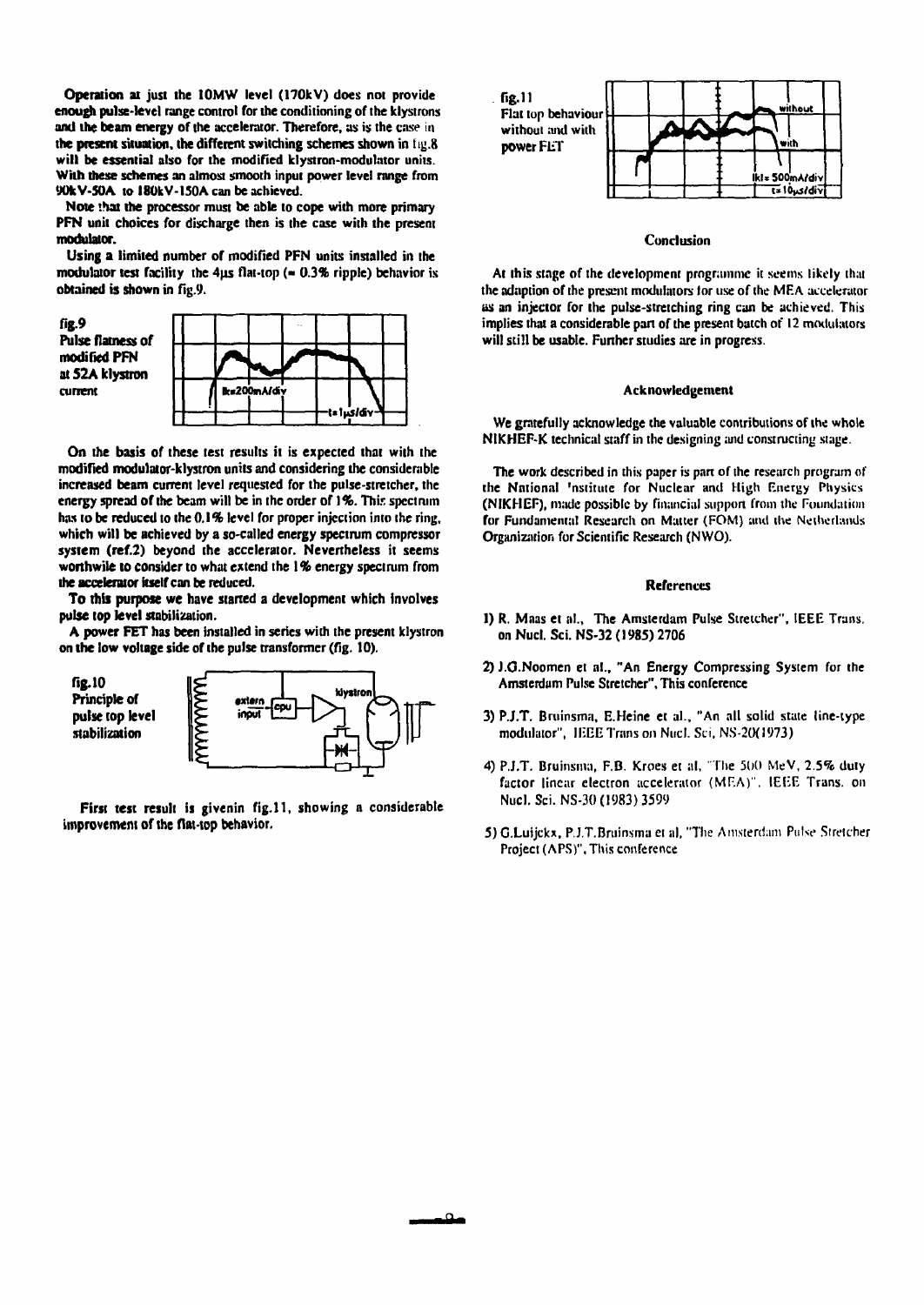#### **Performance and Modification of the MEA R.F. Drive System**

**F.B. Kroes, T.G.B.W Sluyk, B. Heutenik, NIKHEF, P.O. Box 4395, 1009 AJ Amsterdam, The Netherlands** 

#### **Abstract**

Ť.

**The twelve modulator-klystron units serving the 500 McV linear electron accelerator (MEA) (ref. I) will be modified to convert the accelerator into a 900 MeV, 0.2% d.f. injector for the pulse stretcher project, presently under construction (ref. 2). The new klystrons needed for this purpose have to be provided with higher input R.F. peak power, which implies modification of the present R.F. drive system. This modification also involves the inclusion of fast R.F. PIN diode switches in the R.F. drive system of each klystron to enable spreading of the R.F. timing of the twelve stations. This is essential -given the much shorter pulses requested for injection into the pulse stretcher - to suppress the transient beam loading effect-Design consideration for the modification of the MEA R.F. drive system and initial tests will be presented.** 

#### **I. Introduction**

**The present 500 MeV electron accelerator delivers 2% d.f. beams at a maximum energy of 600 MeV to the experimental area, where an elaborate nuclear physics programme involving single arm (e.e") and coincidence (e.e'X) experiments is carried out. In order to extent this programme in the future, the d.f. and the max. energy of the beam will be raised to 90% and 900 MeV respectively. To this purpose a pulse-stretcher ring is under construction for which the accelerator (MEA) will serve as** *a* **900 MeV, 0.2% d.f. injector.** 

**Due to the d.f. decrease of the accelerator itself the peak current to be accelerated has to increase from 10 mA to 80 mA to extract acceptable average currents from the pulse-stretcher.** 

**As is discussed elsewhere in this conference (ref. 3) the modulator-klystron units, which provide the R.F. peak power for the accelerator, have to be modified.** 

**The present 2%, 4MW klystrons (VA 938D) will be replaced by 0.2%. 10 MW tubes (TH 2129). Table I lists the main R.F. specifications of these two klystron types** 

| Table 1 |  | Main klystron specifications |
|---------|--|------------------------------|
|---------|--|------------------------------|

|                        |        |           | Present | <b>Future</b><br>VA938D TH 2129 |
|------------------------|--------|-----------|---------|---------------------------------|
| Peak power             | input  | w         | 70      | 100                             |
|                        | output | <b>MW</b> | 4       | 10 <sup>m)</sup>                |
| Pulse width            |        |           | 40      | 4                               |
| <b>Repetition rate</b> |        | μs<br>Hz  | 500     | 500                             |
| Average input power    |        | w         |         | 0.7                             |

**•) The TH 2129 is capable of delivering 15 MW peak power** 



**fig. I Layout of the accelerator RF system** 

**Obviously the present R.F. drive systems have to be modified rather drastically to accommodate the newly IO install klystron. In addition, related with the much shorter pulse width, provisions have to be made to compensate for transient beam loading. Namely, the current content of the beam pulse during the 1.3 us fill time of the accelerator sections represents a considerable traction of the total**  current in the 2.1  $\mu$ s beam pulse requested for (three turn) injection **in the pulse stretcher.** 

**Compensation of this transient beam loading will be established by spreading starting times of the R.F. pulse for each klystron. This feature requires the introduction of ;i high peak power PIN diode pulse shaper. In the following section we will briefly discuss the lay-out and performance of the present R.F. drive line system. The design considerations and some initial test of the newly to install R.F. drive system will be given in section 3.** 

#### **2. Present R.F. drive line svslcm**

**The lay-out of the R.F. drive line providing the 12 klystrons with R.F. input power is shown in fig. I.** 

**The R.F.. c.w. signal from the 2856 Mc synthesizer is AM modulated to a pulse width ranging from 0.1 to 40 us and then amplified in two steps to 300 W, which power is driving the first klystron.** 

**The main pan of the 2 MW output power from this klystron is used for feeding the buncher and first section of the accelerator. By means of a 18 dB coupler in conjunction with an attenuator, 15 kW of this power is fed into the 200 m. long ultra-stable rectangular wave guide installed in parallel with die accelerator itself. For each of the remaining klystrons 350 W drive power is coupled out from this drive-line. The coupling ratio of these couplers are ranging from -17dB at the second klystron to -HklB at the last klystron. For optimum performance of the accelerator special care has been taken to keep the droop and ripple of the video pulse of the transmitter of the first klystron within Jj.2% over ;it least 35 us Furthermore the wave-guide drive line is temperature -and absolute pressure controlled (± 0.03° C, resp.** *t* **1.5 Torr) resulting in a R.F. phase «ability within one electrical degree. The drive-line envelope and support are shown in fig. 2. Each klystron has its own R.F. drive system containing a solid state attenuator (SSA) and a digital phase snifter (DPS) which are electronically controlled.** 



**ftg.2 Driveline envelope and support**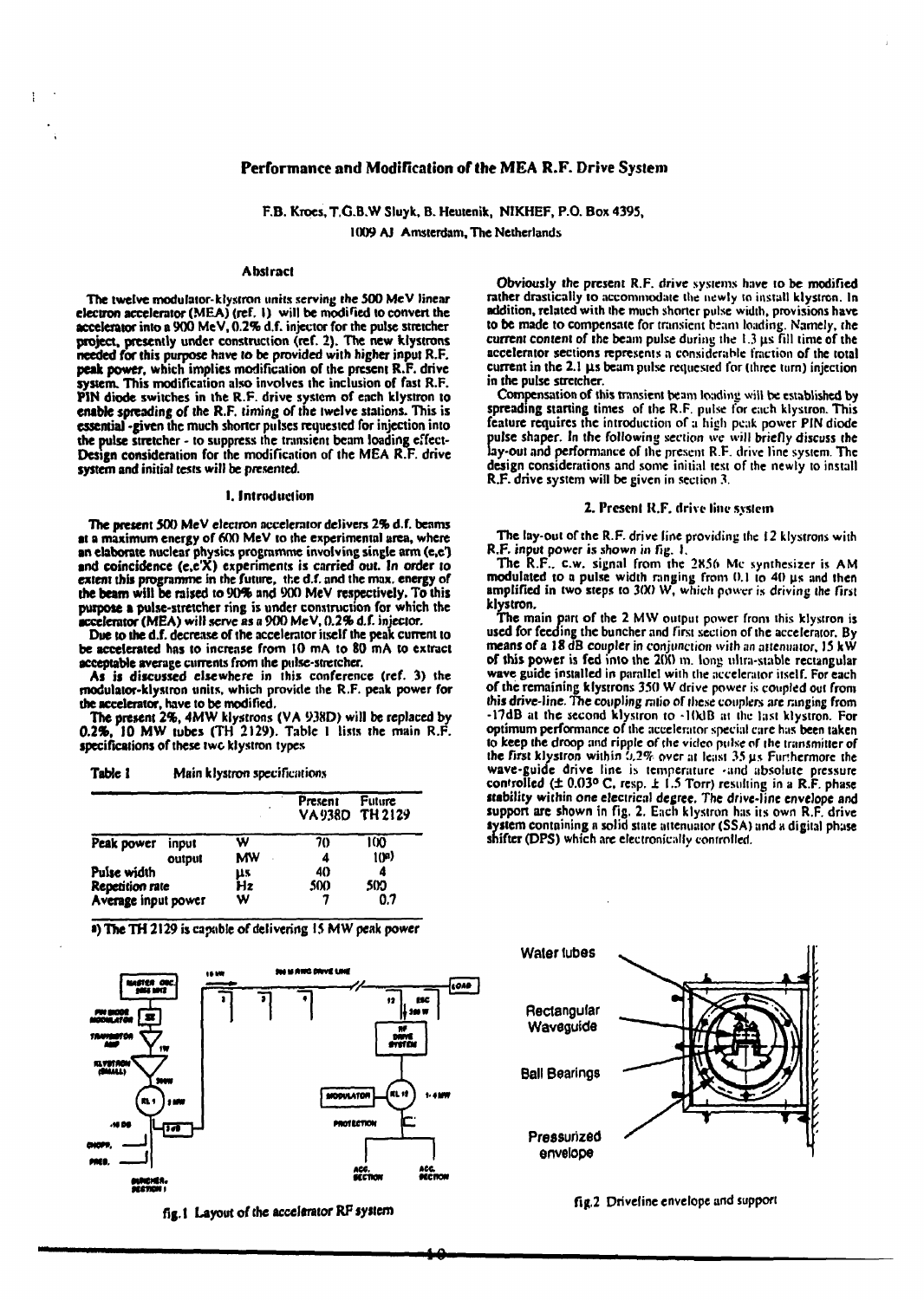**The inhouse developed SSA controls on a pulse to pulse basis the klystron drive power -which ranges From 25 to 100 W- for operation at 1.2 and 4 MW R.F. output peak power levels.** 

**The SSA sets 200 µs in advance the correct R.F. input power before the next pulse is fired.** 

**The device has a flat attenuation response (< IdB) during the**  pulse. Its phase remains during the 40 µs pulse constant within 1 **degree. Also the long-term stability of the phase is excellent. Although rather insensitive to temperature changes temperature control at 45° C is applied for long-term stability/The SSA can**  handle 350 W R.F. peak power for 40 us pulse length.

**Some main specifications are given in Table 2** 

**Table 2 Solid State Attenuator (SSA) specifications** 

| range for flat pulse attenuation<br>insertion loss           | 10<br>2.5 | 88<br>dB                |
|--------------------------------------------------------------|-----------|-------------------------|
| phase vs temp                                                |           | degree / <sup>o</sup> C |
| input power at 50µs / 4000µs                                 | 350       | w                       |
| speed                                                        | 10        | μs                      |
| off-state isolation                                          | -35       | dB                      |
| input and output reflection<br>output variation during pulse | -25       | ∸dB                     |
| at various attenuator settings                               |           | dB                      |

**The printed circuit lay-out of the SSA is shown in fig. 3.** 



**fig.3 Attenuator PCB layout** 

#### *The Digital Phase Shifter (DPS)*

**The DPS installed in the MEA klystron drive systems is commercially available. Tvble 3 presents its mains specifications.** 

**The device is a non-reciprocal hitching waveguide ferrite phase shifter. It has 32 phase states (360 dec. 5 bits) from 0 to 348.75 degrees in 11.25 degree steps with low insertion loss (typically 0.9 dB). The accuracy is about 2 degrees. The possible switching speed is 2500 events per second. The phase/temperature sensitivity was measured to be 1 degree -phase / °C. Therefore the device i', kept at a constant temperature of 45 °C.** 

**Table 3. Digital Phase Shifter (DPS) specifications** 

| insertion loss                                                             |                   | dB               |
|----------------------------------------------------------------------------|-------------------|------------------|
| phase vs temp                                                              | 2                 | degree / °C      |
| input power at $50 \mu s / 400 \mu s$<br>speed<br>insertion loss variation | 350<br><b>200</b> | $W$ (peak)<br>us |
| due to phase stepping                                                      | 0.3               | dB               |

## *The Solid State Attenuator (SSA) Computer interfacing and protection electronics*

**Computer interfacing as veil as control of the SSA and DPS units is carried out by elaborate control and protection electronics. The protection circuit takes care of monitoring aid interfacing signals such as from different cooling- and vacuum circuits of relevant accelerator components and from standing wave ratio monitors.** 

**If these signals give cause for disconnecting the R.F. power this**  can be achieved within 7us (beam pulses may be as large as 40us!) **in two steps. First the SSA is set to maximum attenuation (20 dB). Because of the high gain of the klystron, the power has to be further reduced by 30 dB, for which purpose a separate diode is incorporated in the circuitry of the SSA (see tig. 3 . diode 5).** 

#### **3. Modification of the R.F. drive system requested for the pulse-stretcher mode of operation**

**Apart from the higher peak R.F. drive power level required (see table 1) the main modification is to enable the compensation of the transient beam loading (ref. 4). It is essential to achieve this compensation because due to the much shorter beam pulse (2.15µs) the effect of transient beam loading during the 1.3ns filling time of the accelerator sections is dominantly present. As has been shown in ref. 5 compensation can be established by spreading the starting time of the individual klystron r.f pulses. In order to control the timing trigger of the individual R.F. drive system units relative to each other, fast R.F. PIN diode switches are incorporated in the R.F. drive systems as indicated in the block diagram presented in fig. 4.** 



**fig.4: Block diagram of R.F. Drive System** 

## *Fast R.F. PIN diode switch*

**For the transient beumlonding compensation project a fast R.F. PIN diode Switch is developed. The main specifications are given in table 4.** 

**The first switch is tested in the prototype R.F. drive sy.siem under continuous operation conditions. The fast R.F. PIN switch makes it possible to give each of the twelve stations its own R.F. pulse start.**  The employed fast switch is able to do "hot" switching which **means: switch on in the presence of RF-drive power from the Drive-Line (> 150 W, 50u;s). The obtained speed is faster than 100ns (rise time). Some protection circuits are build in the R.F. drive system. These are used to prevent the trailing edge of the PIN switch to occur during the R.F. pulse. This gives reduced power dissipation in the switching diodes and failsafe operation.** 

**Table 4. Specifications of the Fast R.F. Switch** 

| insertion loss              |         | dB                          |
|-----------------------------|---------|-----------------------------|
| phase vs temp               |         | $0.5$ degree / $^{\circ}$ C |
| input power at 50µs / 400µs | $150 -$ | $W$ (peak)                  |
| at $2\mu s/3$ ms            | 250     | $W$ (peak)                  |
| speed 10-90%                | 100     | ns                          |
|                             |         |                             |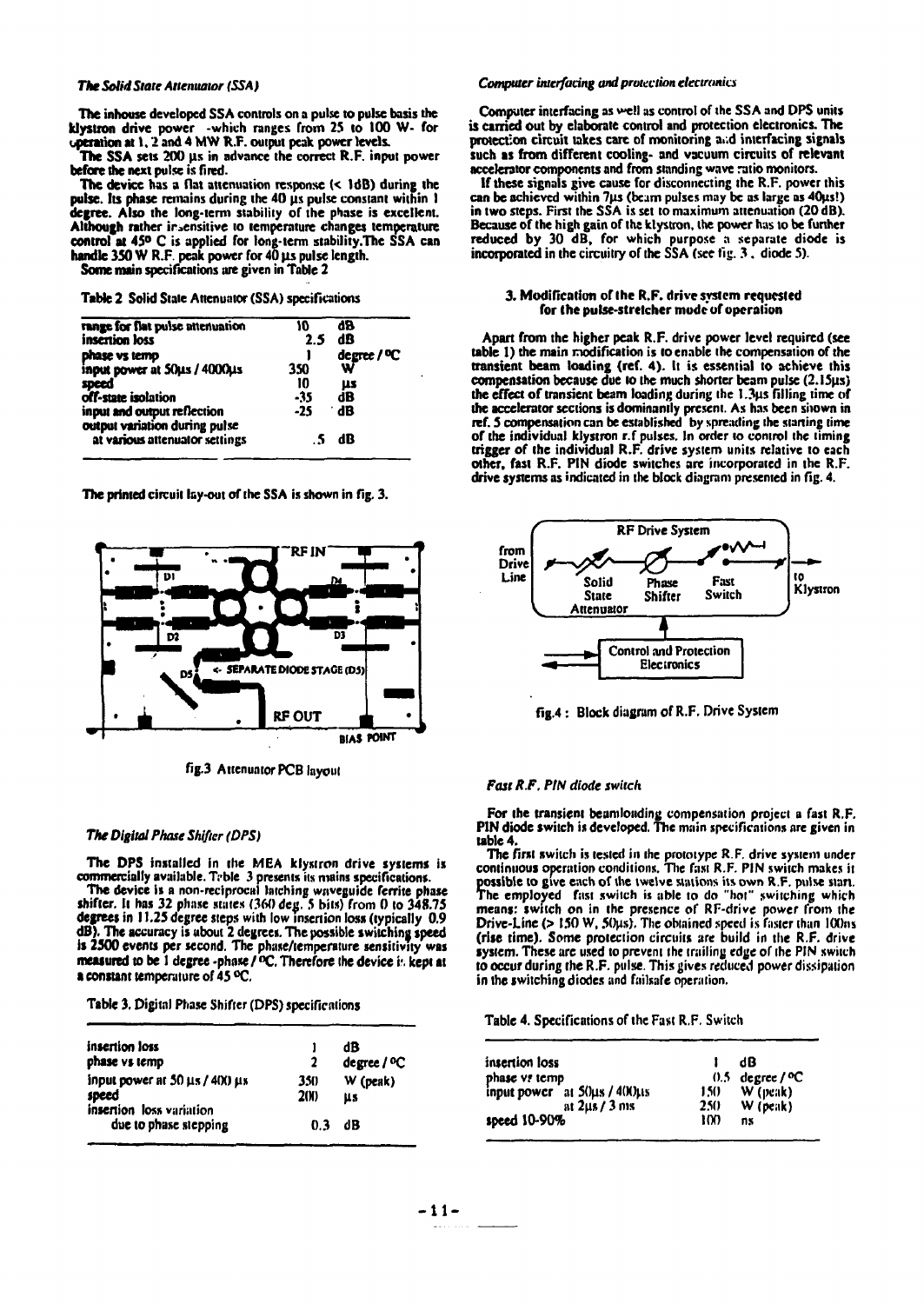### *Test measurements*

**For the purpose of the future modification of the R.F. drive systems for the newly to install klystrons a prototype R.F. drive system including the fast R.F. PIN diode switch has been build.** 

**Test measurements with this system have been carried out. Some results will be discussed now.** 

**Figure 5 shows the flatness of the R.F. output of the Drive System for several settings of attenuation. A flat pulse is needed for a low spread in electron energy. The power variation is further reduced by the klystron which works in saturated mode. Since the beam starts at a later point in time than the R.F. pulse, the level is**  stabilised to within 0.1 dB.



**fig.5 R.F. drivesystem output flatness for several**  attenuation settings. (time 2Gus/div )

**At the same time an excellent phase flatness of 0.2° is achieved. Figure 6 shows the delayed switching response of the build in Fast Switch.(see spreading time technique) The starting point can be set at any point within the pulse. The falling edge of the Fast Switch is always delayed until after the R.F. driveline pulse to lower the switching power in its diodes.** 



**fig.6 Delayerd switching of the R.F. Switch using a long pulse, (timescale: 5ns/div, verticr.1; relative R.F. power)**  A= input drivesystem, B= output drivesystem

#### *Spreading lime technique*

**The prototype of the modified R.F. drive system has been incorporated in one of the stations along the accelerator (number 10).** 

**In order to carry out preliminary tests of the spread R.F. timing mechanism and its influence on the energy spread of the beam the following test has been carried out.** 

**Only the first two modulator-klystron stations (in the following mentioned as injector station) and station Nr. 10 have been used for acceleration. The energy of the beam after the injector station is about 50 MeV and further increased by station 10 to about 97 MeV. The peak current was 5 mA and the beam pulse width 2.0jis. The**  beam loading term of the accelerator is 2.8 MeV/mA, the fill time of **the acceleration structures is 1.3p.s. Three experiments are carried out under the following starting time conditions.** 

**Firstly, keeping the starting times of the R.F. pulses from the injector station and station 10 the same, the beam pulse was triggered > 1.3ns later, (exp. 1). This is the usual condition of the present (long R.F. pulse) mode of operation.** 

**Secondly (exp. 2) the starting time of the R.F. pulses of both the injector station and sta'ion 10 were simultaneously delayed such that it occurred within 1.3ns before the start of the beam pulse. Finally (exp. 3) the starting R.F. time of station 10 was further delayed relative to that of the pulse from the injector station but still occurring within 1.3ns before the start of the beam pulse. The**  control accuracy of the different triggers has been 0.1 µs.

**In order to study the influence of these spreading time conditions on the beam energy spread, the beam energy and the lowest and highest energy involved in the accelerator beam pulse have been measured with the tune-up line beyond the accelerator. A secondary emission monitor, serving as an energy spc.iruni analyser is incorporated in the tune-up line. Those measurements give for the three spreading time conditions mentioned above the following results:** 

**Table 5. Results of the tests with spreaded R.F. timing.** 

|                            |            | Exp. 1 Exp. 2 Exp. 3 |      |
|----------------------------|------------|----------------------|------|
| Beam Energy (steady state) | MeV        | 97.1 97.1            | 97.1 |
| Highest energy detected    | MeV        | 112.9 105.2          | 99.4 |
| Lowest energy detected     | <b>MeV</b> | 98.3 98.3            | 98.3 |

**The energy spread in the first experiment . 14.6 MeV, corresponds with the accelerator beam loading term (2.8 MeV/mA). It is apparent that the spreading time experiment shows a dramatic improvement of the energy spectrum of the 2|is beam pulse. The results are convincingly enough to expect that -by incorporating the fast PIN diode switch techniques in all stations - high energy beams (more active accelerator stations) will show an energy spectrum well within the 1% acceptance of the energy spectrum compressor (see ref. 6) to be installed beyond the accelerator.** 

#### **Acknowledgement**

**We gratefully acknowledge the valuable contributions of the whole NJKHEF-K technical staff in the designing and constructing stage.** 

**The work described in this paper is part of the research program of the National Institute for Nuclear and High Energy Physics (NIKHEF), made possible by financial support front the Foundation for Fundamental Research on Matter (FOM) and the Netherlands Organisation for Scientific Research (NWO).** 

#### **References**

- **1) P.J.T. Bruinsma, F.B. Kroes et al., " The 500 MeV, 2.5% duty factor linear electron accelerator (M EA)", IEEE Trans, on Nucl. Sci. NS-30 (1983) 3599.**
- **2) -R, Maas et al.," The Amsterdam Pulse Stretcher", IEEE Trans, on Nucl. Sci. NS-32 (1985) 2706 -G.Luijckx, et al.," The Amsterdam Pulse Stretcher Project (APS)", This conference.**
- **3) F.B. Kroes, E. Heine," Modification of MEA modulator klystron units enabling short pulse injection into a pulse-strectcher ring", This conference.**
- **4) Linear accelerators (ed. Lapostollc, Scpticr (1970): J.Hnirmon "High duly factor electron linear accelerators"**
- **5) B. Aune et al., "Transient beamloading calculations and experiment at the SACLAY electron linac", IEEE Trans, n Nucl.SciNS-30(l983)2995**
- **6) J.G. Noomen et al.," An energy compression system for the Amsterdam Pulse Stretcher", This conference.**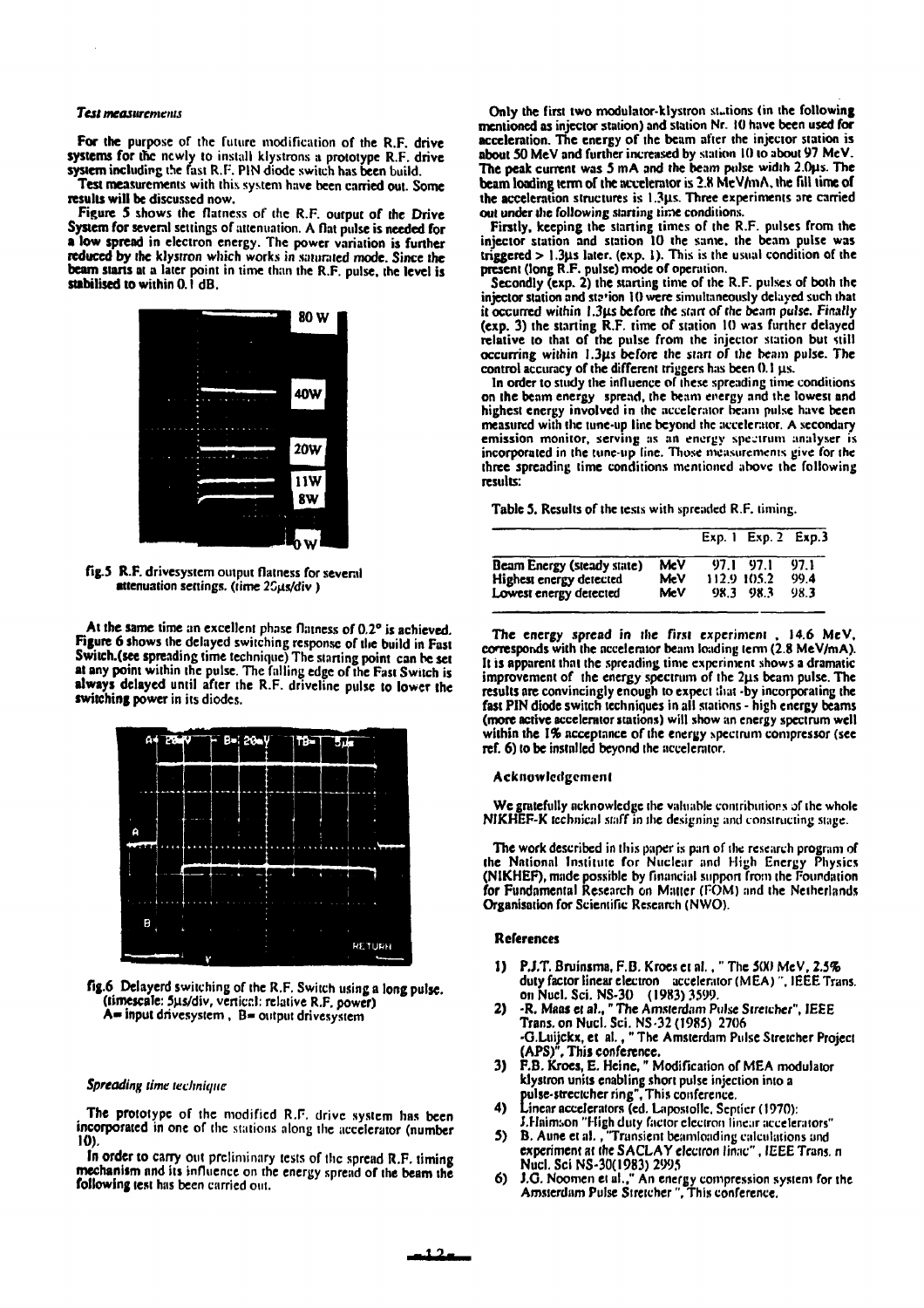# **An Energy Spectrum Compressor System (ESC) for the Amsterdam Pulse Stretcher (AmPS)**

**J.G. Noomen. R. Maas,** 

**NIKHEF K. P.O. Box 4395,1009 AJ Amsterdam, The Netherlands** 

#### **Summary**

**To obtain high duty (90%) electron beams, the present 2% d.f. 500 McV tinac (MEA) will be modified into a low d.f. (0.1%) injector for the pulse stretcher ring presently under construction! I J.**  The accelerator peak current has to be increased f.om 10 mA to 80 **mA to obtain from the pulse stretcher an average current of 65 uA. The resulting increase of the energy spread from 0.3% to 1 - 2% requires the installation of an energy compression system (ESC) to match the 0.2% acceptance of the pulse stretcher. The ESC consists of four magnets followed by a short-filling time r.f. traveling wave accelerator structure. Considerations concerning required energy range, beam loading, phase errors, and current ripple which determine die longitudinal dispersion and the required r.f. power source are presented** 

#### **Introduction**

**The energy spread of electron beams emerging from a linear accelerator can be considerably reduced by means of an energy compression system[2]. Such a system contains two pans: a magnetic channel in which the energy spread of the beam -through path length differences- is translated into a longitudinal phase stretching of the electron bunch and an acceleration structure in which die energy compression of the enlarged phase spread of the bunches occurs. The layout of the ESC is given in Fig.l. The four-magnet system, designed to fit in the existing acceleration vault, is based on laminated magnets to enable fast degaussing. This allows fast switching between compressing and non compressing mode. The choice of four magnets allows installation of monitoring equipment (viewing screen and a SEM grid for energy spread detection) in the center of the system. Optica) considerations request the application of large pole face rotations. To reduce occunnceof second order aberrations due to pole face rotation, the magnets will be provided with field clamps. The energy spread acceptance of the system is restricted to 1.8% by a 1.8 cm diameter collimator, insulted between die fint and second magnet. In the following we will discuss in some detail the design considerations of the two elements of die ESC.** 

#### **Choice of longitudinal dispersion value.**

**The accelerator will be provided with 10MW klystrons of which the high voltage will be supplied by a line type modulator 13]. With this type of modulator a considerable contribution to die energy**  spread is due to the effects of high voltage r *iple* on the RF. The total accelerator energy spread, **£5**, can be calculated from,

$$
2\delta = f(\varphi_0, \varphi_k, \varphi_B, \varphi_c) \cdot \frac{E + E_f}{E} + \frac{E_f}{E} \cdot \frac{di}{i} \tag{1}
$$

**E is die energy (MeV) including beam loading, E/is the total beam loading (2.57 Me V/mA) and di/i is die relative beam current ripple.**  f(  $\varphi_0$ ,  $\varphi_2$ ,  $\varphi_3$ ,  $\varphi_c$  ) represents the effect of the klystron high voltage **ripple («Pk), the effective bunch width (• \* ) and the position of the**  bunch center ( $\varphi_c$ )[4].  $\varphi_0$  is the angle where RF power variation **due to klystron voltage ripple is just compensated by the corresponding phase change ( •» " 7° in our case), «fc and fn arc related to the crest of die accelerating field. The growth of the bunch after traversing die magnets is.** 

$$
\varphi_{\text{BD}} = 360 \frac{D}{\lambda} \delta \quad (*) \tag{2}
$$

**D is the longitudinal dispersion in cm/%, and X is the free space wavelength (0.105 m in our case).** 

**Fig.2 shows the relation between die compression factor and die**  dispersive bunch part  $\varphi_{\rm BD}$ , with the non dispersive bunch part  $\varphi_{\rm B}$ **as parameter. Also four working lines are given for D»2 cm/%, E=600 MeV**, i=80 mA and  $\varphi_{\text{loc}}$  = ±1<sup>0</sup>.  $\varphi_{\text{loc}}$  is the phase ripple of the **compressor RF power. These lines nave been obtained by calculating working points using (1) and (2). These points have**  been corrected for  $\phi_{\text{hr}}$ . The working lines extend from ( $\phi_{\text{B}}$ )<sub>min</sub> to **(<Ps)max Wi \* increasing working line number the energy spread**  increases due to contributions according Table 1. do<sub>c</sub> is the deviation from the optimum  $\varphi_c$  value. With  $\varphi_k = \pm 1^\circ$  corresponds a **klystron high voltage ripple or 0.3%.** 



**Fig.l, ESC layout.**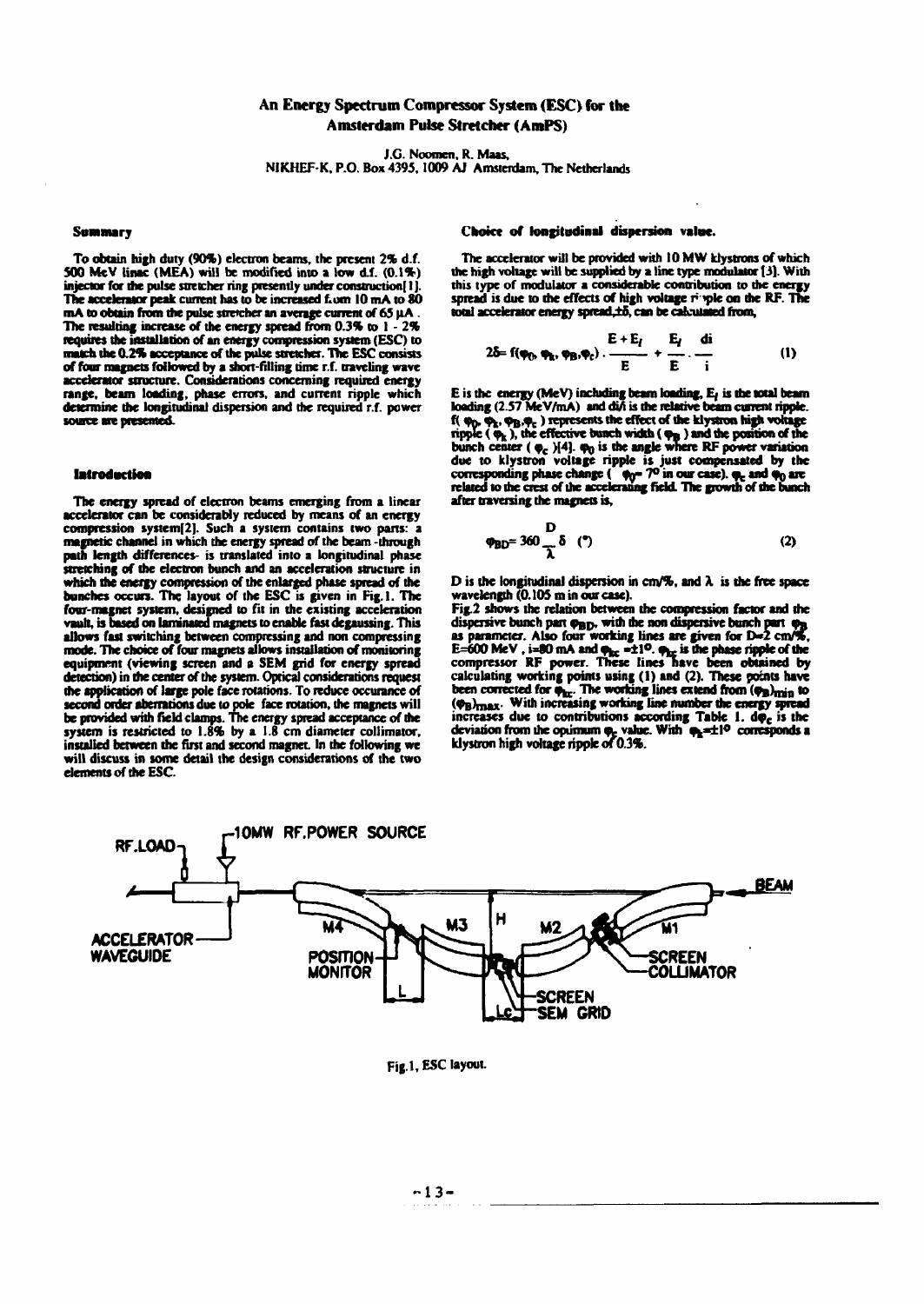

Fig. 2, Compression factor as function of dispersive bunch part **9BD- Four working lines (sec Table 1) and 0.1\* and 0.2% scparatrices are also given (see text).** 

**Table I .Parameter values of working lines in Fig. 1.** 

| line nr | $\pm$ do <sub>c</sub> ( <sup>0</sup> ) | $\pm \varphi_{\mathbf{k}}$ (°) | di/i(%) |
|---------|----------------------------------------|--------------------------------|---------|
|         | 0                                      |                                | 0       |
| 2       |                                        |                                | 0       |
| 3       |                                        | 2                              | 0       |
|         |                                        | ,                              |         |

**Fig. I shows also 0.1% and 0.2% lines. Above these lines the**  compressed energy spread  $2\delta_c$  is better than these values and below these lines it is worse. We prefer 28<sub>c</sub> not to be worse than 0.1%. Consequently the working points below the 0.1% line (largest  $\varphi_{BD}$ ) **values) should be positioned close to the maximum of the compression curves. As can be concluded from Fig. 1 D=2 cm/% does meet this criterion fairly well.** 

#### **Compressor accelerator section and RF power source**

The required maximum field (E<sub>c</sub>) of the compressor accelerator is **given by.** 

$$
E_{\tau} = \frac{\varphi_e}{\sin \varphi_e} \frac{\lambda}{2\pi} \frac{E}{D}
$$
 (3)

 $\varphi$ <sub>e</sub> is the angle (rad) where the deviation from the central energy is **just compensated by the compressor accelerator field. The required**  field is maximum when E is maximum  $(900 \text{ MeV}, i = 0)$  and  $\phi_e$  has its corresponding maximum possible value. For  $\varphi_B = \varphi_k = \varphi_{kc} = \pm 2^{\circ}$ and  $d\varphi_e = \pm 1^{0}$  ( $\varphi_e$ )<sub>max</sub>=31.4<sup>0</sup> [5]. Substituting these values in **eq. (3) yields E,« 8 MeV. The maximum energy gain of a constant gradient section is given by (6),** 

$$
\mathbf{E}_{\mathbf{c}} = \mathbf{k}_1 \ \mathbf{v}(\mathbf{P}.l) - \mathbf{k}_2 \ \mathbf{i}. l
$$

**/ is the length of the section (m) and P is the RF input power (MW). ki andk} are constants depending oo the geometry of the section. To determine the required product P./,the beam loading term (second term) can be neglected since the beam induced field is small**  compared with the generator field (first term) and 90<sup>0</sup> out of phase.

**Assuming quality factor (Q) and shunt impedance (r) to be constant k| and k? depend only on the filling time. Numbers for P./ (at Ec=8MeV) and k2 for estimated values of Q= 13000 and r=50MQ/m are shown in Table 2. We see that at the cost of increasing filling time the product Pi decreases. This means a shorter thus cheaper accelerator section and less RF power is required. However during the filling lime an energy offset occurs due to the build up of beam induced field. For this reason we aimed for a filling time of 01 us which is short compared with the beam pulslength (2.1 us).** 

Table 2, P.I and  $k_2$  values for E<sub>x</sub>=8MeV.Q» 13000.r= 50M $\Omega/m$ 

| Filling time<br>(us) | P.I<br>(MW.m) | $k_2$<br>(MeV/A.m) |  |  |
|----------------------|---------------|--------------------|--|--|
| 0.10                 | 9.93          | 1.68               |  |  |
| 0.15                 | 6.84          | 2.50               |  |  |
| 0.20                 | 5.31          | 3.29               |  |  |
| 0.25                 | 2.09          | 4.06               |  |  |

**Taking into account 15% RF power loss in the RWG network, a 10 MW RF power source combined with a filling time of 0.1 us will result in a compressor section length of 1.16 m. For i=S0 mA**  the maximum energy offset during the fill time due to transient beam **loading is then 0.026%. Compared with the aimed energy spread of 0.1% for the whole beam pulse length this is quite an acceptable value.** 

#### **Optimization of magnet size**

**To elongate die bunch as function of die energy spread die transfer function of the four magnet system must have a non zero (IlS)-element (D) and should behave in both transverse planes as a driftlenght.A geometry as given in Rg.l fulfills these requirements. In order to reduce the total system length, we allow.** 

$$
\mathbf{T}_{\mathbf{y}} = \begin{pmatrix} -1 & \mathbf{L}_{\mathbf{y}} \\ 0 & -1 \end{pmatrix}
$$

**which means a crossover in die y plane in die centre of die system. The location of the ESC resticts the value of H (see Figl) therefore an optimization of the magnet system was necessary. For some longitudinal dispersion values and maximum magnetic fields of die two centre magnets results of this optimization are shown in Rg.3.** 



**Fig.3, Variation of H (see Fig. I) as function of bending angle.** 

 $\Delta\phi = 1.14\pm 0.1$